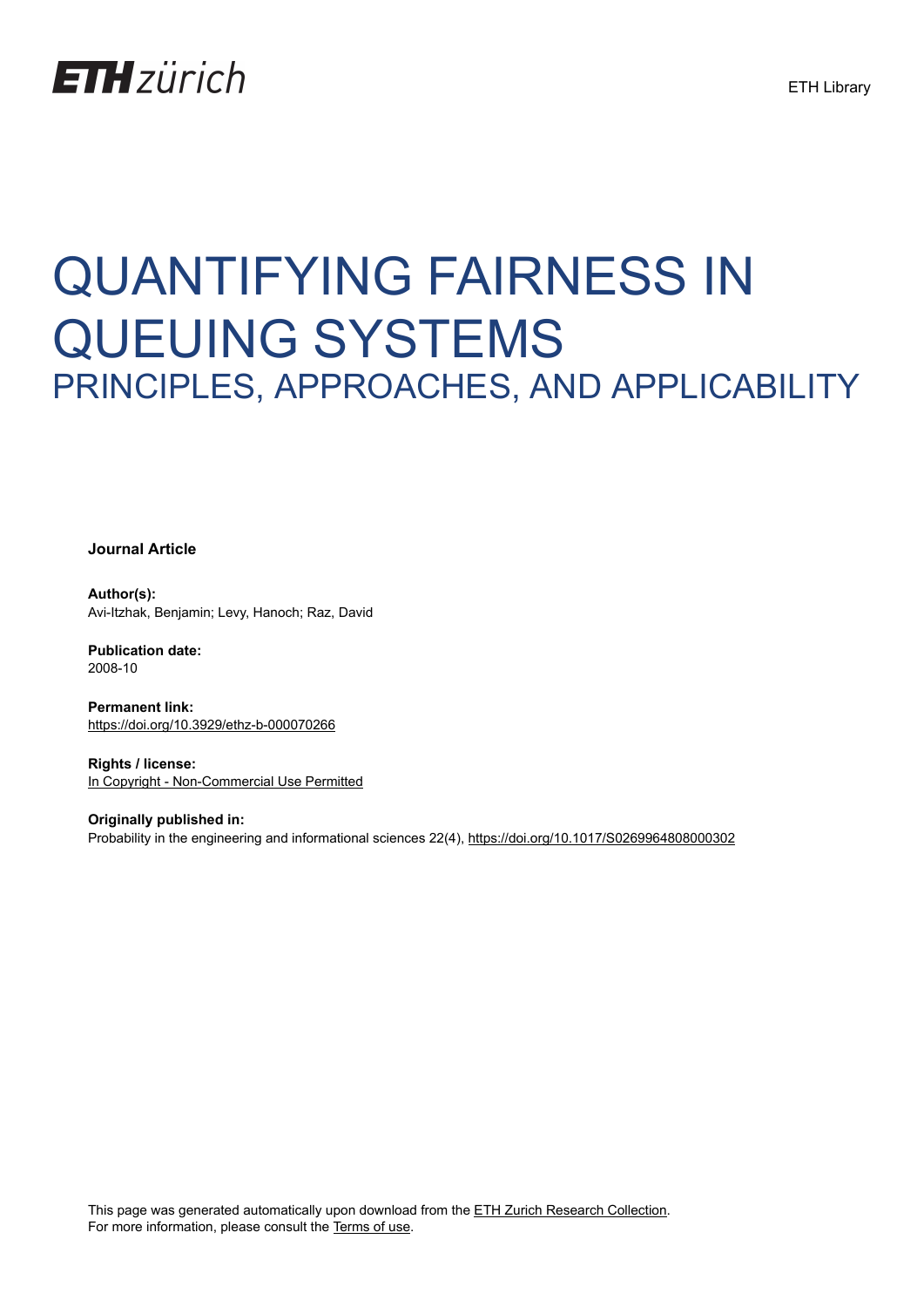*Probability in the Engineering and Informational Sciences*, **22**, 2008, 495–517. Printed in the U.S.A. doi:10.1017/S0269964808000302

### QUANTIFYING FAIRNESS IN QUEUING SYSTEMS

### *PRINCIPLES, APPROACHES, AND APPLICABILITY*

#### BENJAMIN AVI-ITZHAK *RUTCOR Rutgers University New Brunswick, NJ, USA E-mail: aviitzha@rutcor.rutgers.edu*

HANOCH LEVY\* *Computer Engineering and Networks Lab ETH Zurich, Switzerland E-mail: hanoch@tik.ee.ethz.ch*

#### DAVID RAZ†

*Holon Institute ofTechnology Holon, Israel E-mail: davidra@hit.ac.il*

In this article we discuss fairness in queues, view it in the context of social justice at large, and survey the recently published research work and publications dealing with the issue of *measuring* fairness of queues. The emphasis is placed on the underlying principles of the different measurement approaches, on reviewing their methodology, and on examining their applicability and intuitive appeal. Some quantitative results are also presented.

The article has three major parts (sections) and a short concluding discussion. In the first part we discuss fairness in queues and its importance in the broader context of the prevailing conception of social justice at large, and the distinction between *fairness of the queue* and *fairness at large* is illuminated. The second part is dedicated to explaining and discussing three main properties expected of a fairness measure: conformity to the general concept of social justice, granularity, and intuitive

<sup>\*</sup>On leave of absence from the School of Computer Science, Tel-Aviv University.

<sup>†</sup>A large part of this work was done while at the school of Computer Science, Tel-Aviv University.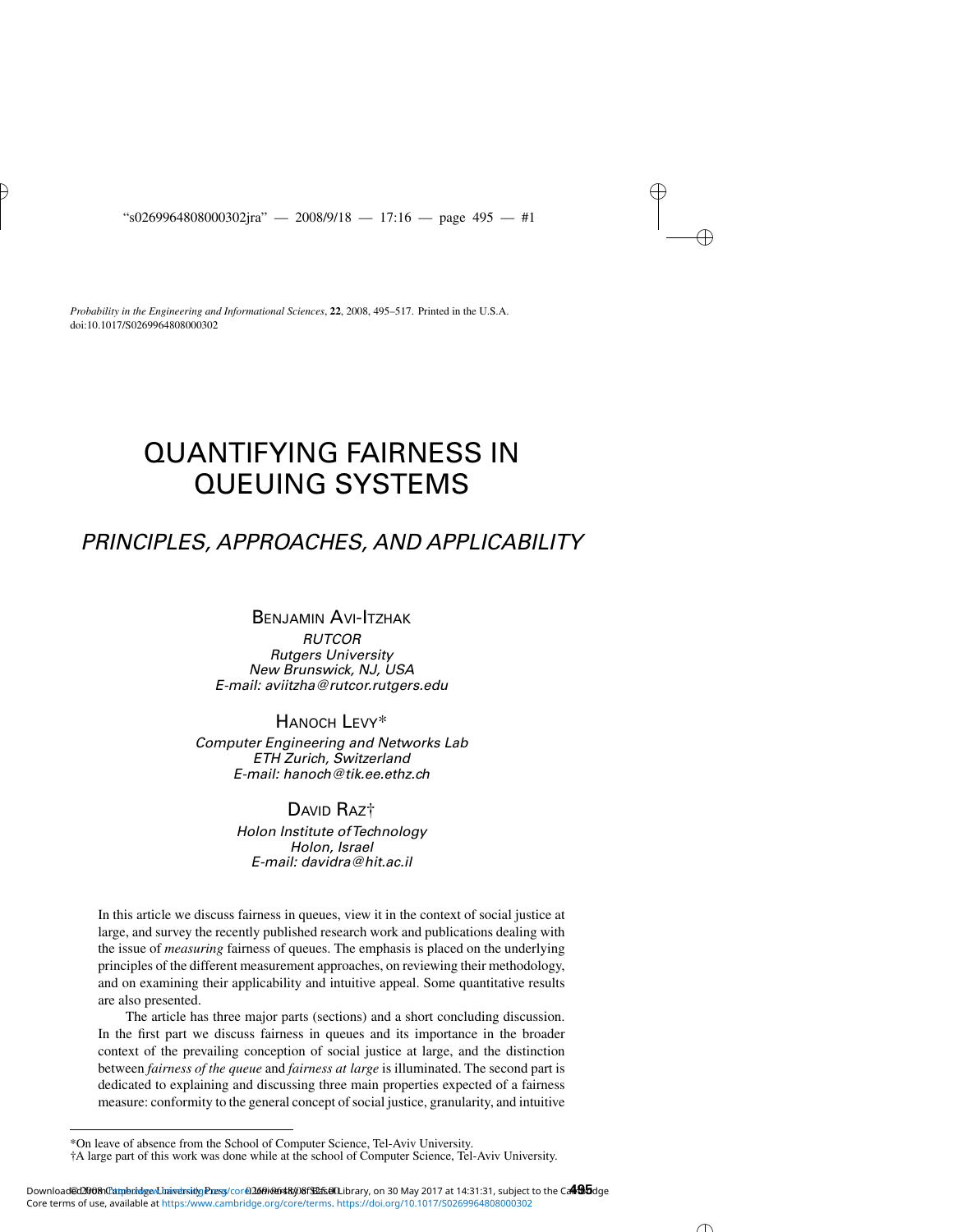appeal and rationality. The third part reviews the fairness of the queue evaluating and measuring approaches proposed and studied in recent years. We describe the underlying principles of the different approaches, present some of their results, and review them in context of the three main properties expected from a measure. The short discussion that follows centers on future research issues.

#### **1. INTRODUCTION**

#### **1.1. Preface**

Why are we using ordered queues? Why do they serve in many real-life applications, such as banks, supermarkets, airports, computer systems, communications systems, Web services, call centers, and numerous other systems?

Although the major reason for the formation of queues is economic (i.e., scarcity of resources), the dominant reason for using ordered (disciplined) queues is often the strive to maintain some level of social justice, or in other words, fairness in treatment of everyone involved. (Queues also increase efficiency because who is served next does not have to be negotiated constantly.)

In this sense, a system serving a queue of people is a microcosm social construct. Emotions and resentment might flare if unfairness is practiced or is perceived as being practiced, whereas courtesy, and even camaraderie due to same experiencesharing, might result when fairness in treatment is perceived (see Rafaeli, Barron, and Haber [19]). Notwithstanding its fundamental role, the fairness factor was virtually neglected, or even disregarded, in the published queuing literature until quite recently. Aspects of fairness in queues were recognized and discussed, or mentioned in passing, quite early by a considerable number of authors: Palm [16] dealt with judging the annoyance caused by congestion, Mann [12] discussed the queue as a social system, and Whitt [28] addressed overtaking in queues, to mention just three.

Although almost every child, if asked, can tell you what is fair and what is not, it is not an undemanding undertaking to have a group of people agree on a common definition of fairness, much more so when it comes to defining a quantitative measure of the level of fairness and when the group is large. It is not surprising, then, that extensive research aimed at developing fairness measures for queues, in contrast to the traditional "efficiency" measures of sojourn and waiting times, has been slow in coming.

Traditionally, a first come–first served (FCFS), or a first in–first out (FIFO), queue discipline is considered most fair. This probably derives from experience in queues where the total amount of service the system is able, or willing, to dispose is limited by a maximal number served or by a length of time the system is open for service (i.e., *exhaustible-servers* systems). In such systems (e.g., a line at a gas pump at a time of energy crisis, a line for basic foods in a refugee camp, or, less dramatic, a line for tickets for a show or a sports event), which were very prevalent in the human experience; if you are not early enough in the queue, chances are you will never get the service or product or you might have to come again at a future time (viz., the early bird gets the worm). Placing ahead of you a person who arrived after you is or can be regarded as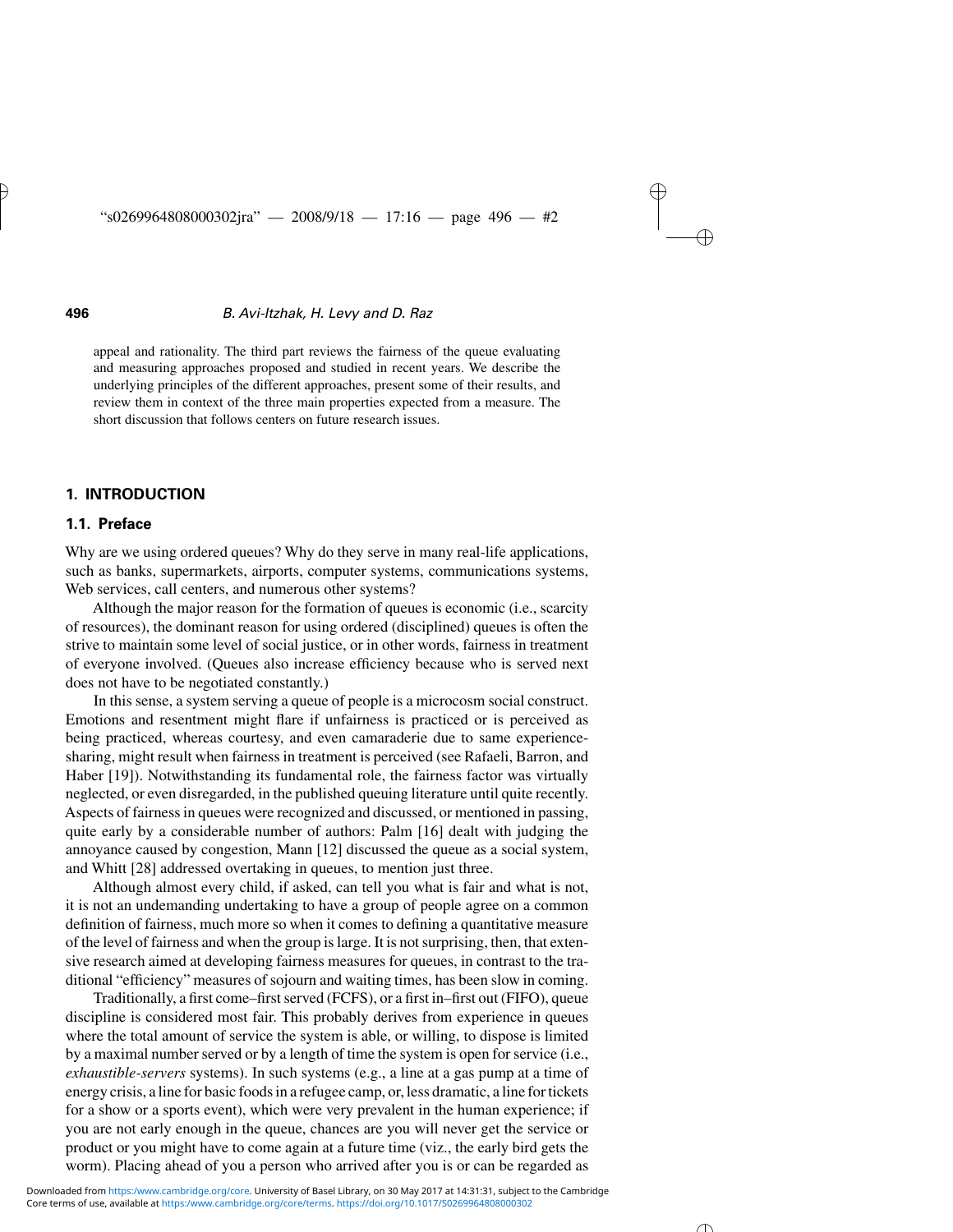grossly unfair, particularly if that person is not needier than you. Many present-day queuing systems, however, are not of this type; rather, all birds get their worms, not only the early ones, and, thus, FIFO might not be as crucial in these systems. Fairness of exhaustible-servers queues is an important issue, deserving attention on its own, and is outside the scope of this article, which focuses on nonexhaustive servers.

Larson [11] in his discussion paper on the psychology of waiting recognized the central role played by "Social Justice" (which is another name for fairness). In the first part of his work, dedicated to social justice in queues, he brought several anecdotal actual situations, experienced by him and others, that strongly support the traditional claim of FIFO being the most socially just queue discipline. In fact he practically defined social injustice as violation of FIFO when stating "…customers may become infuriated if they experience social injustice, defined as violation of FIFO."

What would be a fair service order in a supermarket queue or in an airport waiting line? Many people would instinctively embrace Larson's view, responding that FIFO is the fairest order (i.e., serving the most *senior* customer first, where *seniority* is measured in the time the customer has already spent in the line). Already Kingman [9] pronounced this same view by calling FIFO "the fairest queue discipline." The underlying principle, or rationale, of this view can be expressed in one sentence: *The one who has been waiting longest earned the right to be served first.* However, recalling that the server is nonexhaustible (viz. it can serve forever), *is* FIFO undeniably the most fair discipline?

To answer this question, consider a common situation at a supermarket counter, which some readers can associate with their own personal experience (see Fig. 1): Mr. Short arrives at the supermarket counter holding only one item. In the line ahead of him he finds Mrs. Long carrying two fully loaded carts of items. Short says to Long "Excuse me, I only have one item. Would you mind if I go ahead of you?" Would it be fair to have Mrs. Long served ahead of Short and Short waiting for the full processing of Mrs. Long's loaded carts? Or, would it be fairer to advance Short in the queue and serve him ahead of Long? This dilemma might cause some to "relax" their strong belief



**FIGURE 1.** The supermarket of Mrs. Long and Mr. Short.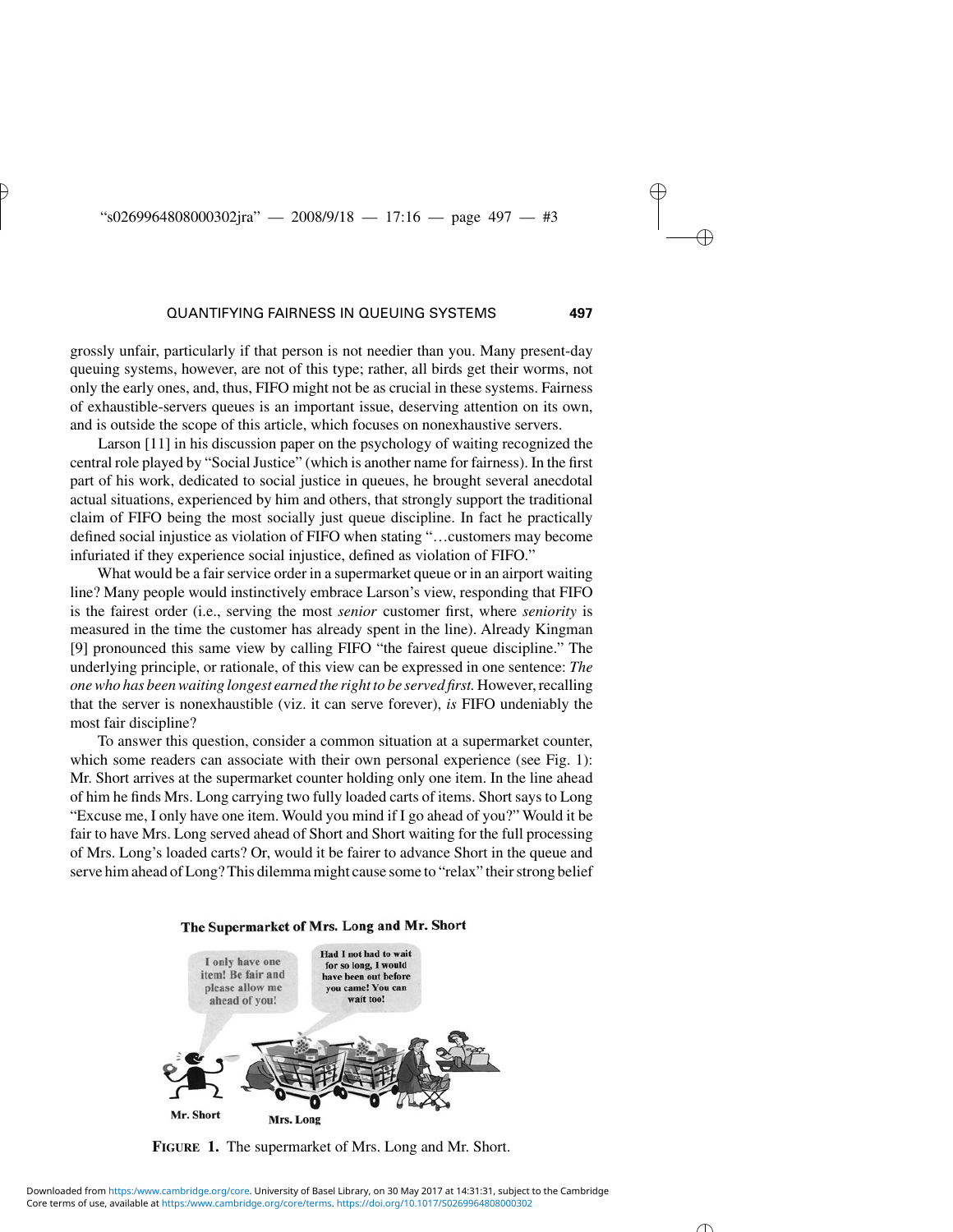in the absolute fairness of FIFO. In fact, the dilemma brings to the discussion a new factor: that of *service requirement.* The basic intuition thus suggests that prioritizing short jobs over long jobs might also be fair, based on the underlying principle that *the one who demands the least of the server's time should be served first*. It is the trade-off between these two factors, *seniority* (prioritize Mrs. Long) and *service requirement* (prioritize Mr. Short), that creates the dilemma in this case. To demonstrate the conflict, we continue our scenario in two directions: (1) Long responds "Why don't you go ahead of me. I have arrived just a few seconds ago and it is not fair that you will wait that long while your short service will delay me very little." This is one possibility. Alternately, Long might be negative, saying (2) "Look, I have been waiting in this line forever. If not for this lengthy wait I would have been out of here long before your arrival. You can patiently wait too." Clearly, Long weighs their seniority difference against their service requirement difference in deciding what is the fair thing to do. This trade-off, illustrated by the "Long vs. Short" scenario, will accompany us in this article in attempting to understand fairness in queues. (It should be noted that many supermarkets handle this conflict by allocating some of the counters exclusively to Shorts, who also retain the option to select a "regular" counter.)

#### **1.2. What Is "Fairness of the Queue"?**

Evidently, there is a need to agree upon the definition of fairness, or at least the underlying principles, or a rationale that forms its foundation. As mentioned earlier, a queuing system is a microcosm social construct and its fairness should conform to the general cultural perception of social justice in the particular society. Social justice has always been, and still is, a cardinal issue in all cultures. It is the cement holding the society together. As such, it has been subject to debate by philosophers, prophets, and spiritual leaders since the beginning of recorded history. In modern time, many economists and social scientists joined the ongoing debate. Because the perception of social justice is culture and time dependent, we are interested in the modern Western societies' perspective. As is to be expected, there is a vast ocean of modern research and publications on this issue, mostly by philosophers, economists, and social and behavioral scientists. Reviewing and interpreting this literature is much beyond the scope of this article and probably also beyond our ability. To readers who would like to dive into this ocean, or just wet their feet at its shores, we recommend visiting the *Stanford Encyclopedia of Philosophy* [27]. A most, some would say *the* most, prominent and comprehensive publication on this issue is Rawls', '*A Theory of Justice*' [21].<sup>1</sup> The book does not make for an easy reading, but, in essence, Rawls' general conception of social justice, as summarized in a nutshell by Piccard [17] is the following:

All social primary goods—liberty and opportunity, income and wealth, and the bases for self-respect—are to be distributed equally unless an unequal distribution of any or all of these goods is to the advantage of the least favored.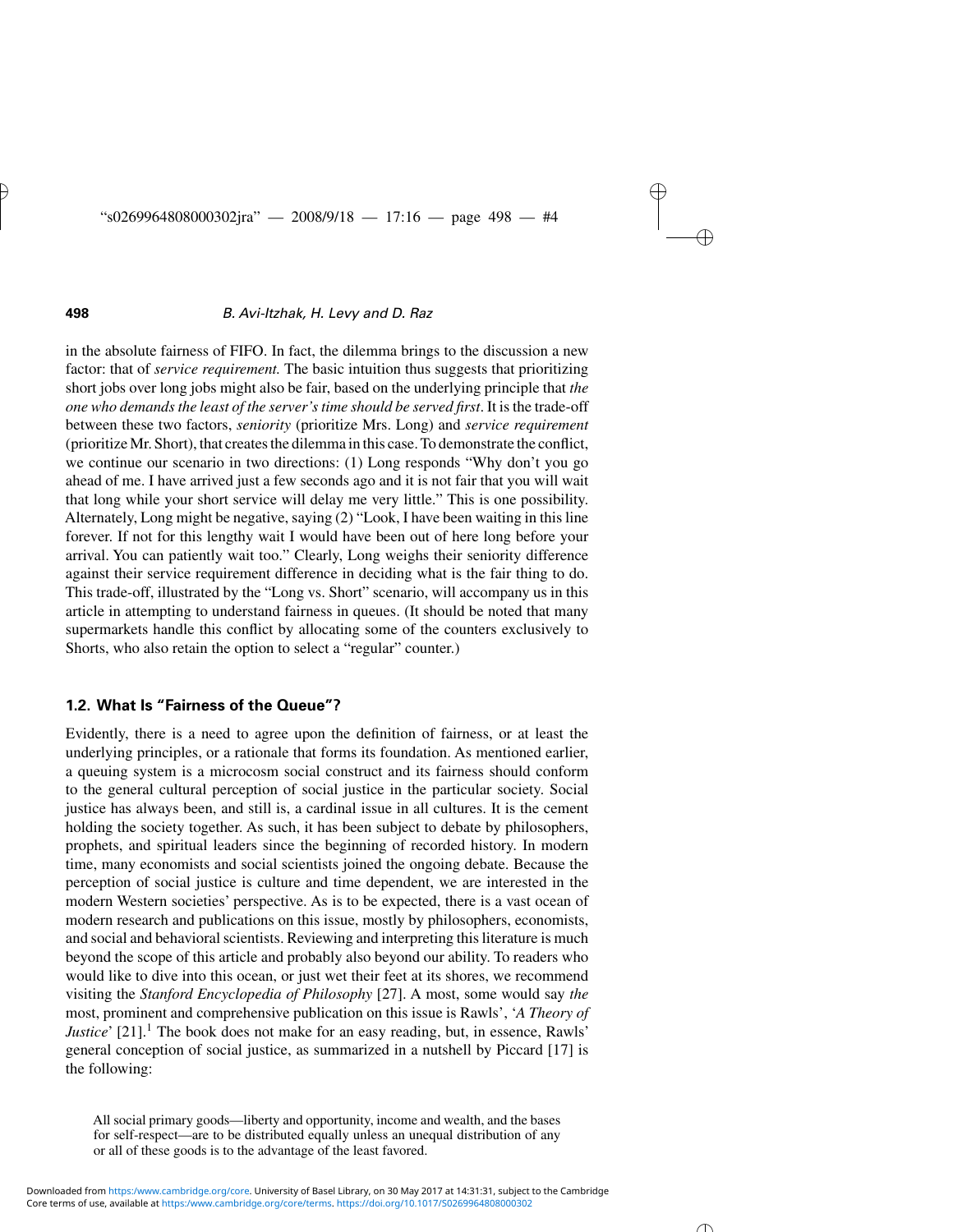We are back to the traditional economists' approach of achieving social justice by appropriately dividing the "pie," except that the pie here is made of a mix of tangibles and intangibles, whereas the traditional economists' pie is wholly tangible. By Rawls'conception, if all persons involved are equally nonfavored (equally needy), the pie should be equally divided. Obviously, Rawls's conception, although widely recognized, has its dissenters, as is true for practically any social issue. We will use it here as a guideline.

*1.2.1. Fairness of the Queue Versus Fairness in a Queuing System.* If we accept the above conception, it must also apply to queuing environments as well. We therefore need to differentiate between *fairness in a queuing system* and *fairness of a queue*, which is, roughly put, the fairness component that is attributable to the queue discipline or structure. For illustration, imagine a waiting room packed with patients. The door to the doctor's office opens and a nurse appears and asks: "Who is the sickest?" This order of service is near to longest-job-first (LJF). Still, the many, if not most, will say it is fair by the principle that those most at risk, or those suffering the most, should be attended to first. The fairness issue is cast here in a queuing situation. Alas, it has little to do with fairness of the queue. Very few will categorize a LJF ordering as fair, given that all customers are equally needy.

In this discussion article we define the *fairness/unfairness of the queue* as the fairness*/*unfairness that can be related to the discipline or configuration of the queue when all customers are equally needy. Customers will be assumed to be equally needy if they are discernable only by their arrival time and service requirement and are identical in all other respects. The doctor's waiting room scenario is very realistic when looking at hospitals' ERs. Arriving patients are categorized into several classes of neediness (urgency, or critical level, of condition) and the classes are prioritized according to their level of neediness. The fairness related to the class prioritizing is determined by the neediness of the customers. The "fairness of the queue" in this situation is related to the order of service within each class, under the assumption that same class patients are practically equally needy.

Note that most customers would not differentiate between fairness of the queue and the fairness of the system, unless specifically guided to so do. Rafaeli, Kedmi, Vashdi, and Barron [20, Study III] conducted an experiment comparing perceived fairness by customers in a multiserver*/*multiqueue system (each server has its own queue, served in a FIFO order) to that of customers served in the same system that has, in addition to the regular queues, VIP queues (e.g., business class check-in counters in an airport). Only responses of those served in non-VIP queues were considered. Average fairness in the VIP structure was found to be significantly lower than in the structure without VIP queues, unless people knew that those in the VIP queue had paid a special fee in order to join it; that is, the queue was perceived as unfair by participants who thought others are getting a preferential treatment with no justification. However, once they learned that the preference was bought for a special fee, they perceived the same system as being fair. In the first situation we are dealing with the perceived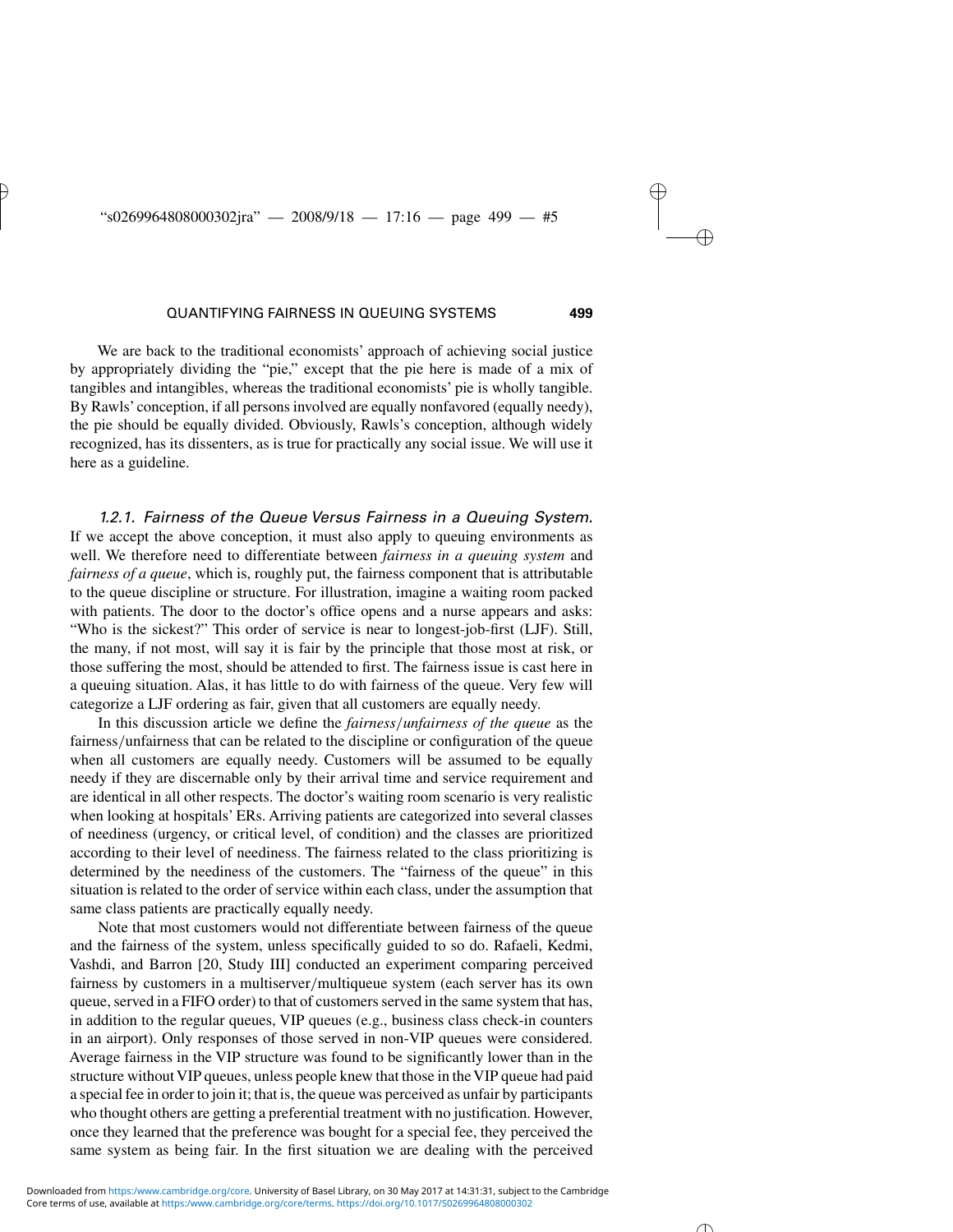fairness of the queue. In the second situation we are dealing with the perception of the system's fairness at large. Participants perceive buying preferential treatment as fair.

In what follows, fairness is meant to stand for fairness of the queue, unless otherwise specified.

*1.2.2. What Is the Pie and How Can It Be Equally Divided?* Recall Rawls'conception of appropriately dividing the pie. Assume all customers are equally needy, what then is the "pie" and how can it be "equally divided"? Clearly, the scarce resource, or the pie, is the service the servers are capable of rendering. As for dividing it equally, consider, for example, an *M/D/*1 system where the service requirement is the same constant for all customers. In such a system, all customers *seemingly* receive an equal share of the server's attention; hence, FIFO and LIFO should be equally fair! Not so, in an ongoing serving system: the time of receiving the service might be essential; hence, the pie must be continually divided over time. Therein lies the key to the just division.

One can take either an intuitive-pragmatic approach or a formal-direct one to attaining a just division of the resources over time. In the former, for example, it can be assumed that the customer gets the utility of the service plus the disutility of the wait. Therefore, in the *M/D/*1 case, where equal service time is given to all customers, the waiting times must also be identical to attain *absolute* fairness. Unfairness in this case is produced by deviations from equal wait, and a "natural" measure for it is the waiting time variance. The fairest discipline must produce the smallest waiting time variance. For the  $M/D/1$  class of disciplines that are nonpreemptive (Processor Sharing is considered to be preemptive) and work conserving, the smallest variance is produced by FIFO. This is also true for *M/G/*1 [1,9]. Extending this approach to the  $M/G/1$  system we note that customers receive unequal shares of the server's attention, giving rise to the Long-versus-Short dilemma. One way to solve this conflict is to assume that absolute fairness is achieved if the waiting disutility of each customer is proportional to his*/*her service utility (assuming, for simplicity, linearity of both utility functions). The unfairness measure can be derived from the variance of the deviations from this proportionality. In both cases, the particular "equal and timely pie division" results from a pragmatic *perceived* fairness of the queue, instead of vice versa. The conformity to the conception of general social justice is an after-the-fact rationalizing of the pragmatic fairness-of-the-queue principle used.

One formal-direct approach to equally dividing the resource is to assume that the community entitled to a slice of it at any moment is made of the customers present in the system at that time. If there are *N* customers present, each is entitled to receive  $(1/N)$ -th of the server's attention (service rate) to achieve absolute fairness. Thus, the pie is equally divided at all points in time. Deviations from this division of the server's rate are unfair, and a summary measure of their variability can serve as an unfairness measure. In this approach, the absolute fairness results from the formal just division of the pie, in contrast to the former approach. Still, it remains to agree on how to measure deviations from the defined just division of the servers' rate. Note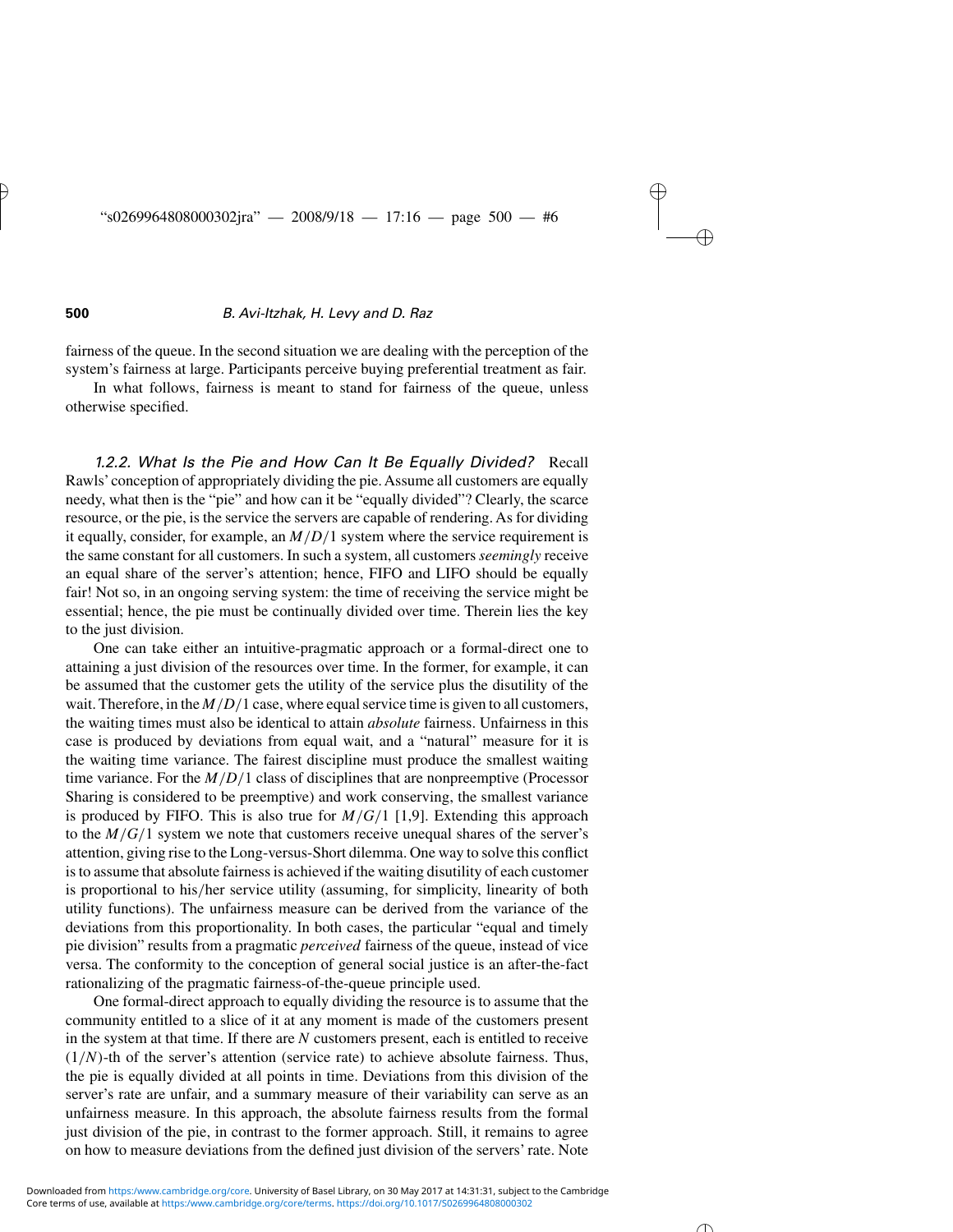that dividing the resources according to this just approach (called processor sharing) is not Pareto optimal because in many situations all customers get slowed down and everyone loses; see a short discussion on this issue at the end of Section 4.

#### **1.3. Importance and Applicability of Fairness of the Queue**

As already mentioned, the fairness factor has long been recognized in queuing literature. Nevertheless, queuing theory has been mostly occupied with the performance metrics of waiting time, which is frequently being looked at via its expected value. Under this quantity, the customers' objective is to minimize delay. The fairness factor, although playing an important role in the design and operation of actual waiting systems, has only recently become a topic of interest also to queuing theorists. Rothkopf and Rech [8], in their article discussing perceptions in queues, bring an impressive list of quantifiable considerations showing that combining queues might not be economically advantageous, contra to the "common" belief. At the end, they concede, however, that all of these considerations might not have sufficient weight to overcome the unfairness perceived by customers served in a separate queues structure.

Experimental evidence of the importance of fairness in queues was recently provided in Rafaeli et al. [19]. The experimental studies revealed that for humans waiting in queues, the issue of fairness is highly important, perhaps sometimes more important than the duration of the wait. For the case of common queue versus a separate one at each server, they found that the common queue was perceived as fairer. Probably for this reason we find separate queues mostly in systems where a common queue is physically not practical (e.g., traffic toll boots and supermarkets).

In most situations of limited resources there is a need to utilize, or share, the resources in an efficient and fair way. Thus, an ordered queue is a fairness and efficiency management facility and is perceived as such by most service systems operators. Supermarkets, where common queues are not always practical, try to increase both fairness and efficiency by assigning some of the counters to Shorts only. The same practice is common to toll booths as well, where "Easy Pass" is used. An alternate solution is to make a common queue feasible by allocating the necessary additional resources. For example, if you arrive to Newark airport on an international flight, you find that the passport control queue is common and an extra attendant is assigned to direct people to the next available server and reduce overtaking.

One intriguing situation of fairness applicability is the *blind queue*. In the course of our study of fairness in queues we were asked more than once "Is fairness relevant at all in a blind queue?" There are many situations in which customers cannot see each other and are not informed of the state of the system and the discipline used. Telephone systems operators know from experience that some customers are impatient and are likely to renege after a relatively short wait. Customers who are more patient will hang on for quite a while before hanging up (pun not intended). Therefore, a waiting customer is more likely to be a patient one, as compared to a new arrival. Using a LIFO waiting line discipline might result in retaining more customers and increased profit (see Pla, Casares-Giner, and Martinez [18] for a list of references).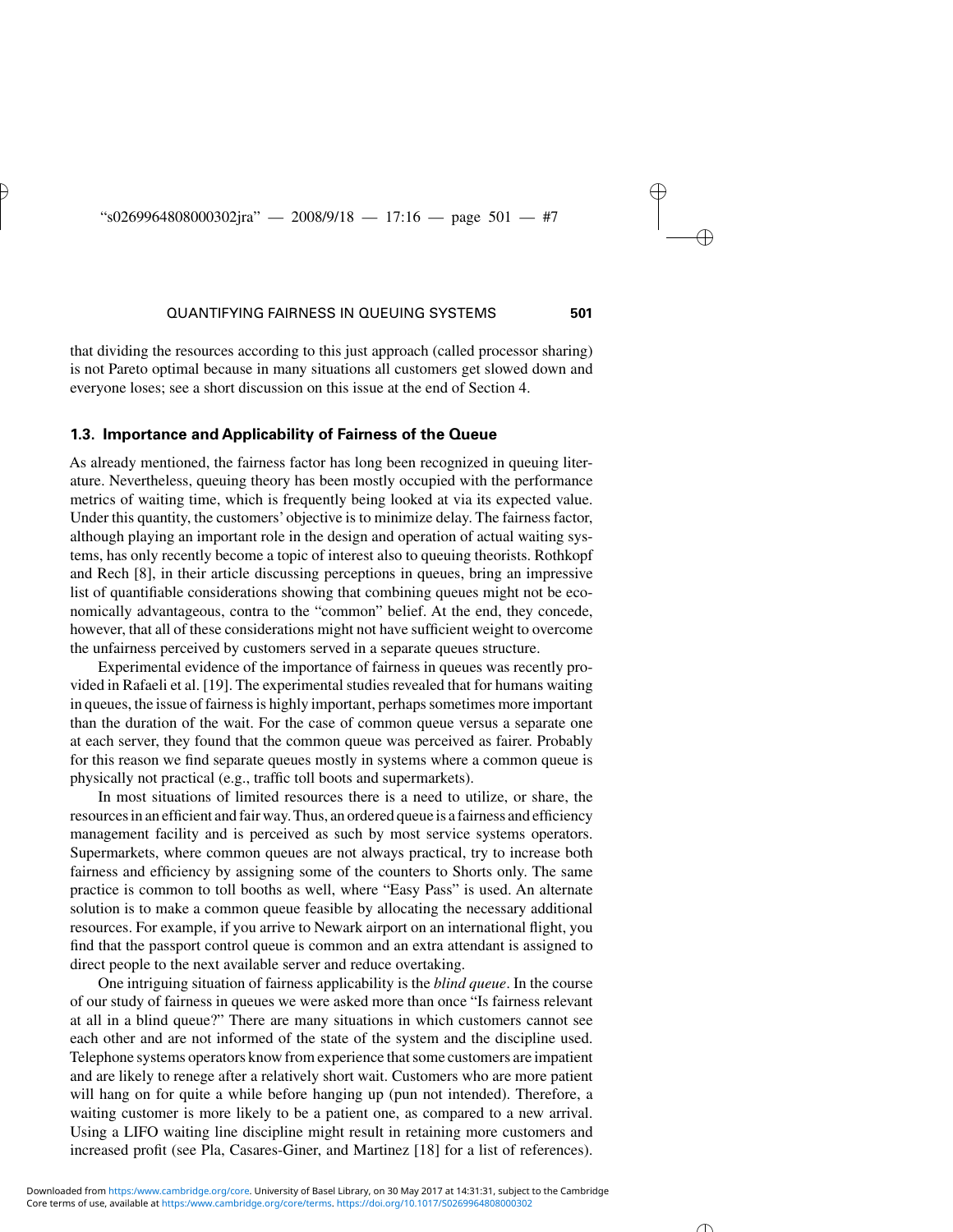However, most customers would consider LIFO as unfair, even if informed of it ahead of time, and outrageous if it is concealed and then revealed to them somehow. In fact, in today's information age, it is hard to expect such practice to remain concealed for long. Suppose, nonetheless, that such LIFO practice can indeed be hidden. Does it make the practice fair? No. Is fairness in this case relevant? This is a question of ethics. Is cheating right if it never gets disclosed and the cheater can get away with it unscathed? The answer depends on your ethical values.

In fact, making the queue less blind might be quite important to customers. Many call centers will inform you of your place in the line and sometimes provide you with an estimate of the wait involved. This allows you to be aware that the order of service is FIFO and enables you to renege now, instead of wasting so much of your time before reneging anyway. Both are fairness considerations. Along these lines, surveys of 911 callers who were classified by the police as "low priority" and kept waiting a long time for police arrival found that callers were not dissatisfied with the service, provided they were told that the police are busy with higher-priority calls and tasks and were also told to expect a long delay (see Larson [11], Chan and Tien [6], and McEwen, Connors, and Cohen [9]). In this case, although we are dealing with fairness based on need rather than fairness of the queue, the knowledge that the system is fair strongly influences the callers' degree of satisfaction and prevents repeated calls and complaints.

#### **1.4. Job Versus Flow-Related Fairness**

Queuing model applications can be classified into (1) *job-based systems* and (2) *flowbased systems*. In the former, the *i*th customer, say  $C_i$ , is associated with a single job  $J_i$ arriving at epoch  $a_i$  and requiring service time  $s_i$ ,  $i = 1, 2, \ldots$  Of interest is therefore the performance experienced by that individual job, which is synonymous with the customer in this article. In the latter, customer*Ci* is associated with a stream (or flow) of jobs  $J_i^1, J_i^2, \ldots$  arriving at epochs  $a_i^1, a_i^2, \ldots$ , respectively. Of interest is the performance experienced by the whole flow. The applications associated with this latter model are communications networks applications where a customer (sometimes called source) is associated with a stream of packets that are sent through a communications device (e.g., a router). For a brief overview of *flow-based systems* publications, seeAvi-Itzhak, Levy, and Raz [2].

Our focus in this work is on job-based systems. Applications that are associated with this model are as follows:

- 1. **Banks, supermarkets, public offices, and the like,** in which customers physically enter queues where they wait for service and then get served;
- 2. **Some computer systems,** in which a customer (or a customer's computer application) submits a job to the system, and the customer is satisfied when the service of the job is completed;
- 3. **Call centers,** in which customers call to receive service, possibly wait in a virtual queue (while listening to some music) until being answered by "the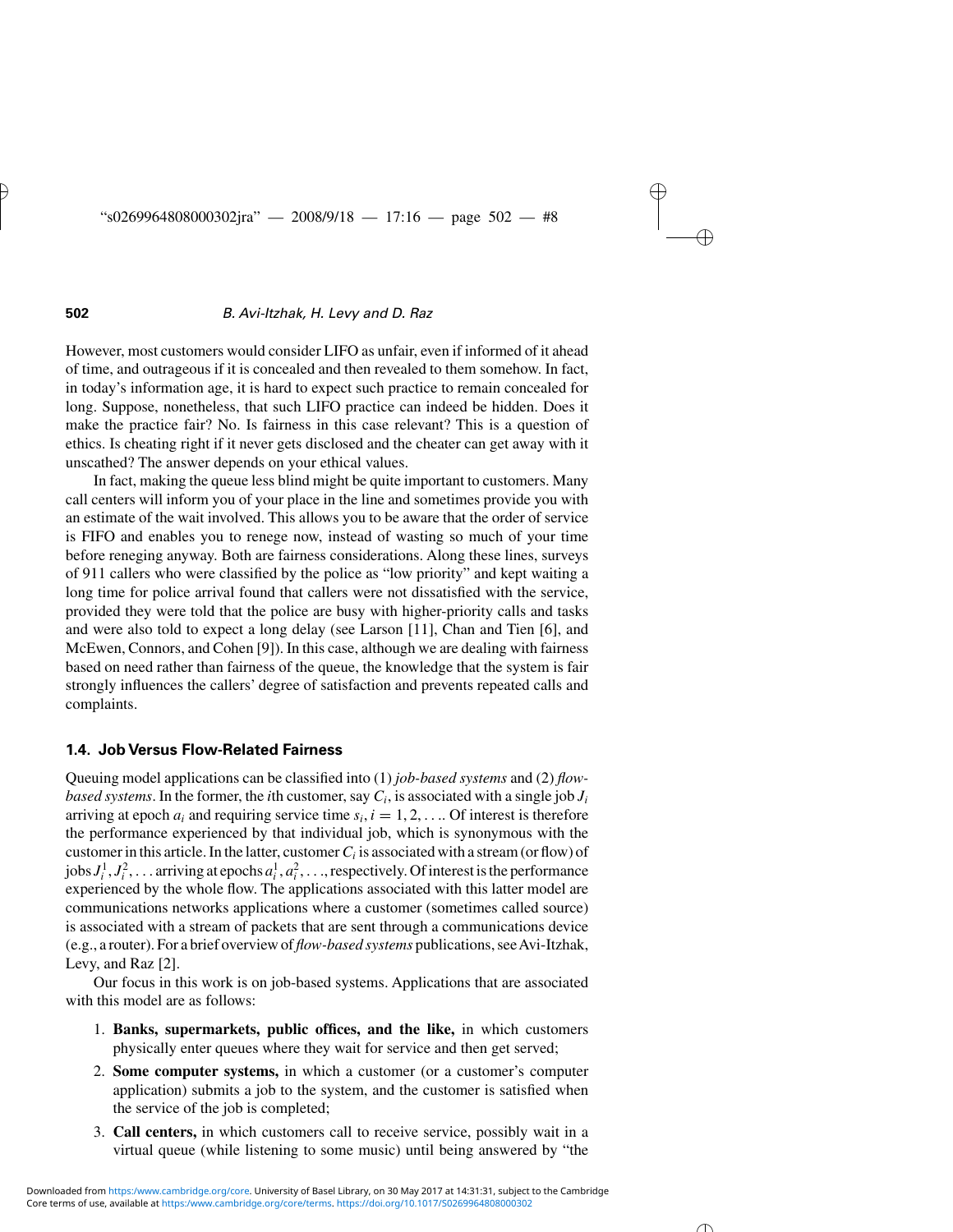next available agent". Call center queuing systems are conceptually identical to physical queuing facilities, such as banks or airlines counters, except that the queue can be blind unless the operator decides otherwise.

#### **2. PROPERTIES EXPECTED OF A FAIRNESS MEASURE**

When introducing a new queuing performance measure for a seemingly intangible entity like fairness, several questions should be discussed. How does the underlying principle (or conception) used conform to the wider, nonqueuing-related approach to dealing with fairness? What quantities should be measured and at what *level of detail*? How *intuitive* and *appealing* is the measure?

These questions relate to three major properties characterizing the measure: (1) *conformity*, (2) *granularity, and* (3) *intuitive appeal and rationality.* In this section we discuss these properties, to be used later in examining the fairness measures proposed recently in the literature.

#### **2.1. Conformity to the General Concept of Social Justice**

For many people, fairness perception is very intuitive, almost instinctive. Thus, approaches toward fairness of the queue are mostly based on pragmatic principles (e.g., seniority must be respected, customers requiring little should get priority, waiting time should be in proportion to the service required) not necessarily directly based on some abstract general formal conception offered by "deep thinkers." Nevertheless, general formal conceptions emerge from the same "natural" pragmatic cultural attitudes of society. Therefore, the underlying principle of a queuing fairness measure should conform to the general cultural perception of social justice prevailing in the particular society, either directly or indirectly. If it does not, its acceptance might be deterred.

#### **2.2. Granularity**

At what granularity level should the fairness performance metric conform to the underlying fairness principle? Our conclusion is that conformity is desirable on all three granularity levels of the system:

- 1. At the *individual customer level,* by a quantity representing the deviation of the treatment given to each customer from the absolutely fair treatment as defined by the underlying fairness principle of the measure (referred to henceforth as *discrimination*);
- 2. At the *scenario level*, by a summary statistic of the discriminations as experienced by a (finite or infinite) set of customers in a particular scenario (a sample path of the stochastic process);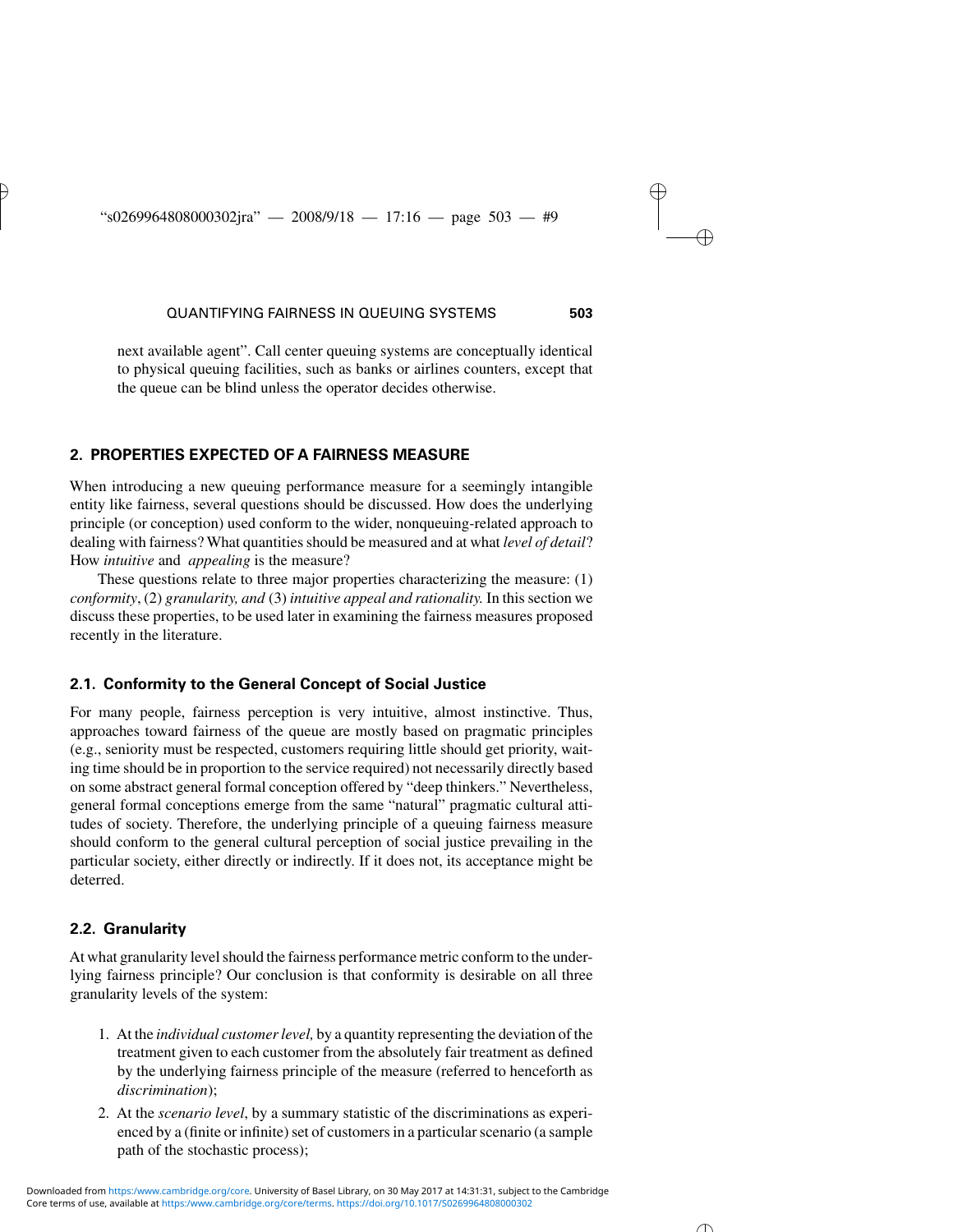3. At the *system level,* by a summary statistic (e.g., expected value or variance) of the performance as experienced by an arbitrary customer (in a stationary or a transient system).

In the context of fairness, it is essential to make explicit use of the individual and scenario quantities in addition to the system's fairness, since humans can feel them better and relate to them better than to the third quantity. This is important to building confidence in the fairness measure, which is somewhat abstract, intangible, and difficult to feel.

In deriving the *system fairness*, one can take two different approaches for dealing with the *stochastic* nature of the system:

- 1. *Fairness of the actual performance measure:* This approach accounts for the performance measure of each individual customer and then uses some summary statistics function (e.g., the *max* operation or some type of *expectation*) to compare them to each other yielding the scenario or system fairness measures. Thus, the approach compares the *actual performance measures* (*or discriminations*) experienced by the individuals.
- 2. *Fairness of the mean*: This approach classifies the customers into classes (where a class can be a customer that repeats visiting the system indefinitely) and computes for each class the expected performance measure (or discrimination). Then these expected values are compared to each other across the various classes (or customers) by some summary statistics function to yield a measure of system fairness. Thus, the entities that are compared to each other are the expected performance measures (or discriminations) rather than their actual performance measures.

To illustrate the difference between these approaches, consider any "pie division" problem e.g., a bonus *b* divided by an employer among *n* equally deserving employees. The first approach considers the *actual* bonuses,  $\{b_1, b_2, \ldots, b_n : b_1 + b_2 + \cdots + b_n =$ *b*} given to the employees, compares them to each other, and then uses a summary statistic to summarize them. Because all employees are equally deserving, the *absolutely fair* slicing of the pie is into equal shares (viz.  $b_1 = b_2 = \cdots = b_n = b/n$ ). Then the discrimination (positive or negative) of employee *i* is expressible as  $(b_i - b/n)$ (viz. the deviation from absolute fairness). We note that this is a zero-sum situation; if one employee gets more, it is taken away from other employees. The unfairness of the scenario can conveniently be represented by  $\sum_{i=1}^{n} (b_i - b/n)^2/n$ . If the employer decides to use a probabilistic mechanism for slicing the pie, with random variables  $\sum_{i=1}^{n} E[(B_i - b/n)^2]/n$ . bonuses  $B_1, B_2, \ldots, B_n$  summing to *b*, the overall system's unfairness is given by

In the second approach (fairness of the mean), the slicing of the pie (the bonus distribution) is absolutely fair if  $E(B_i) = b/n$  for  $i = 1, 2, ..., n$ . If, for example, the employer uses an "all-or-none" lottery granting one of the employees all the money *b*, and all others get nothing, it is considered as fair as deterministically splitting the money evenly among the employees, providing that the lottery gives even odds to all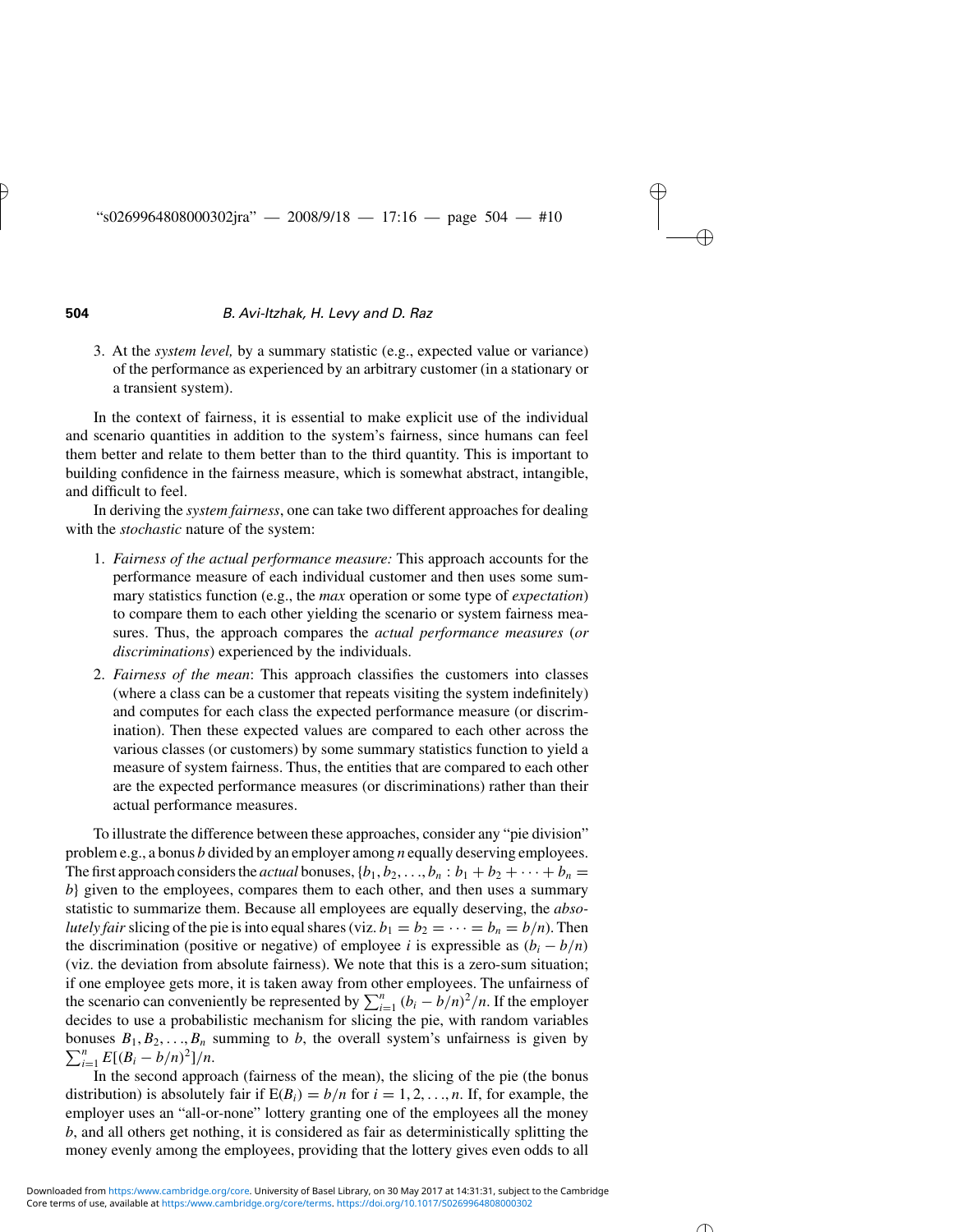employees. The approach can also yield a measure of unfairness in the mean using the expression  $\sum_{i=1}^{n} [E(B_i) - b/n]^2$ .

#### **2.3. Intuitive Appeal and Rationality**

Producing intuitively acceptable results is a highly important, perhaps the most important, property expected of a fairness measure. Surprising results, whose disagreement with intuition cannot be rationally and convincingly explained, are most likely to be rejected. A measure producing such "surprises" is not likely to achieve wide acceptance and might be viewed, instead, as an interesting curiosity. In this subsection we present two, intuitively based, simple tests for the validity of a measure. These do not suffice to label a measure as valid, rather, not passing them is a red light indicating that the measure is questionable. As our goal is to focus on the fairness of the queue and neutralize other external parameters, a customer is assumed to be distinguishable from others only by its arrival epoch and service time requirement.

For convenience of presentation, we use the terms *seniority*, and *service requirement*. The seniority of  $J_i$  at epoch *t* is given by  $t - a_i$  and the service requirement of *Ji* is *si*. One may recall that *seniority* and *service requirement* were in the heart of the dilemma in the Short-versus-Long scenario.

It is natural to expect that a "fair" scheduling discipline will give preferential service to highly senior jobs and to low service-requirement jobs. We can say that a schedule policy adheres to the *seniority preference principle* if for every two jobs whose service time is identical it always prioritizes the more senior one, and it adheres to the *service requirement preference principle* if for every two jobs whose arrival time is identical, it always prioritizes the one with the smaller service requirement. Examining common scheduling policies, we might observe that (1) FIFO adheres to the seniority preference principle and does not adhere to the service requirement preference principle, (2) LIFO, random order of service (ROS), and LJF adhere to neither of the principles, and (3) shortest job first (SJF) and shortest remaining processing time (SRPT) adhere to the service requirement preference principle and do not to the seniority preference principle. Of all these policies, only the processor sharing (PS) scheduling adheres to both principles. Not surprising then, as we will see in the sequel, PS will play a major role in defining queue fairness.

If one accepts these "principles," one might expect a fairness measure to follow them and to associate higher fairness values with schedules that give such preferential service compared to schedules that do not. This can be stated formally in the following two measure tests:

1. *Strong service-requirement preference test:* Consider jobs *Ji* and *Jj*, arriving at  $a_i = a_j$  and obeying  $s_i < s_j$ . Let  $\pi$  be a scheduling policy where the service of *J<sub>i</sub>* is completed before that of *J<sub>j</sub>* and  $\pi'$  be identical to  $\pi$ , except for exchanging the service schedule of  $J_i$  and  $J_i$ . A fairness measure is said to satisfy the strong service requirement preference test if the fairness value it associates with  $\pi$  is higher than that it associates with  $\pi'$ .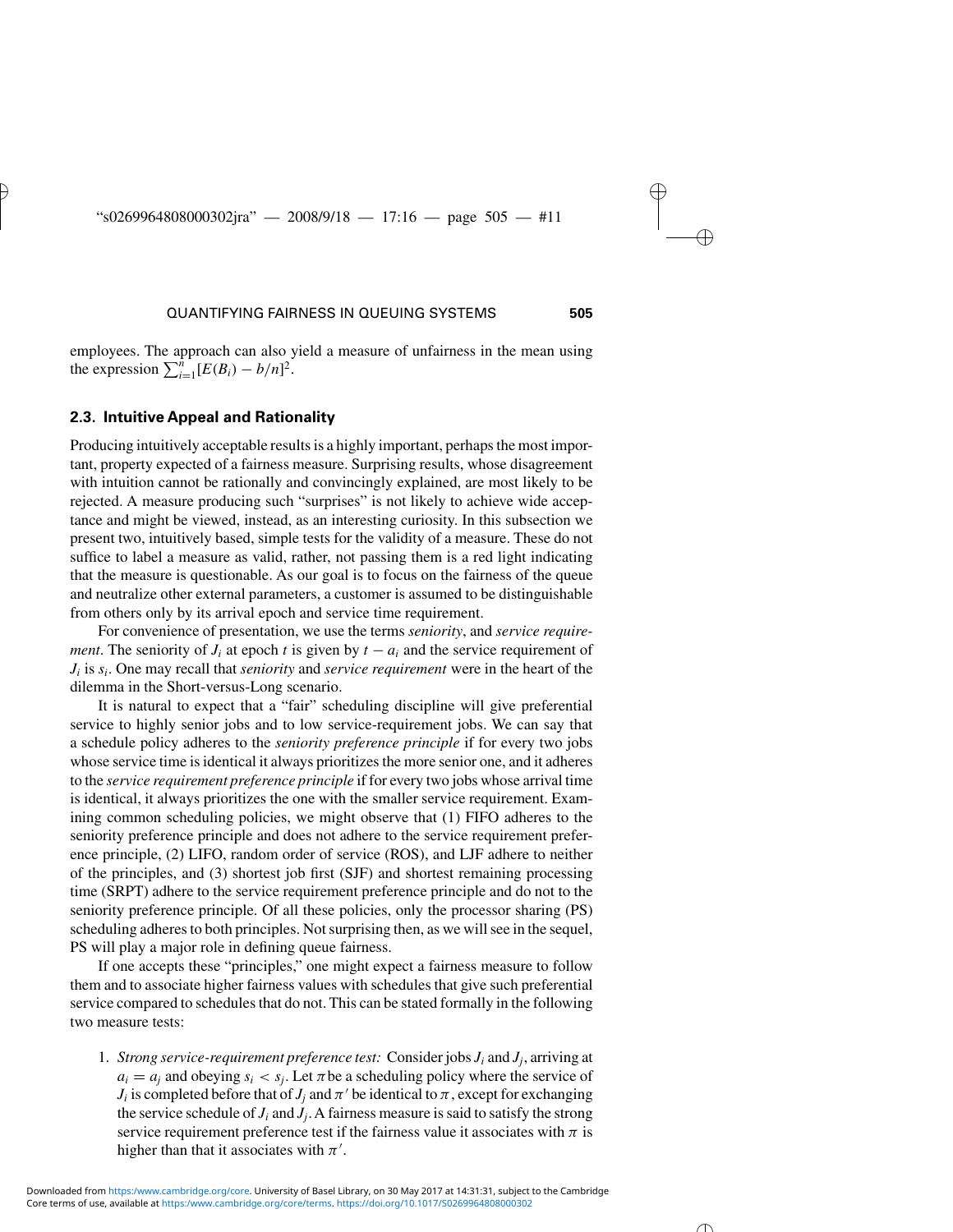2. *Strong seniority preference test:* Consider jobs  $J_i$  and  $J_j$ , obeying  $s_i = s_j$  and  $a_i < a_j$ . Let  $\pi$  and  $\pi'$  be scheduling policies as in test 1. A fairness measure is said to satisfy the strong seniority preference test if the fairness value it associates with  $\pi$  is higher than that it associates with  $\pi'$ .

One might view these two preference tests as two axioms expressing one's basic belief in queue fairness. It should be noted that when  $a_i < a_i$  and  $s_i > s_i$  (the Shortversus-Long case) the principles of giving preference to more senior jobs and to shorter jobs conflict with each other and, thus, the relative fairness of the possible scheduling of  $J_i$  and  $J_j$  is likely to depend on the relative values of the parameters.

One should note that if a measure satisfies the strong seniority test then for systems with *deterministic* service times FIFO and LIFO are the most fair and most unfair policies, respectively.

A *weak service requirement preference test* can be defined similarly to the strong one, where the requirement that  $a_i = a_j$  is replaced by a requirement that the arrival times of all jobs present are *identical.* In a similar manner, a *weak seniority preference test* can be defined.

#### **3. REVIEW OF PROPOSED FAIRNESS MEASURES AND THEIR PROPERTIES**

Analytic treatment and quantification of queue fairness have been quite limited in the literature and have been addressed only very recently. The modeling dilemma of seniority versus service requirement seems to be at the heart of these queue fairnessmodeling attempts: The approaches proposed in Gordon [7] and in Avi-Itzhak and Levy [2] center on the *seniority* factor. In contrast, the approach proposed by Wierman and Harchol-Balter [29], focuses on the *service requirement* factor. Sandman [26] proposed considering both *seniority* and *service requirement*, and, finally, Raz, Levy, and Avi-Itzhak [23] focused on neither of them and chose to focus on fair *resource allocation*, directly conforming to the general conception of social justice. In this section we review these publications and examine their properties in light of the discussion of expected properties given in Section 2. Due to space considerations, this review is short. A more thorough review can be found in Avi-Itzhak, Levy, and Raz [22].

#### **3.1. Seniority-Based Fairness: Order Fairness**

*3.1.1. Skips and Slips: An Approach for Fairness Evaluation.* This approach for evaluating fairness based on seniority was proposed by Gordon [7]. It aims at quantifying the violation of social justice due to overtaking in the queue. The underlying rationale is that FIFO is just and customer overtaking causes injustice.

The approach defines two types of overtaking events experienced by a tagged customer: (1) A *skip*, when the tagged customer overtakes another customer (viz. it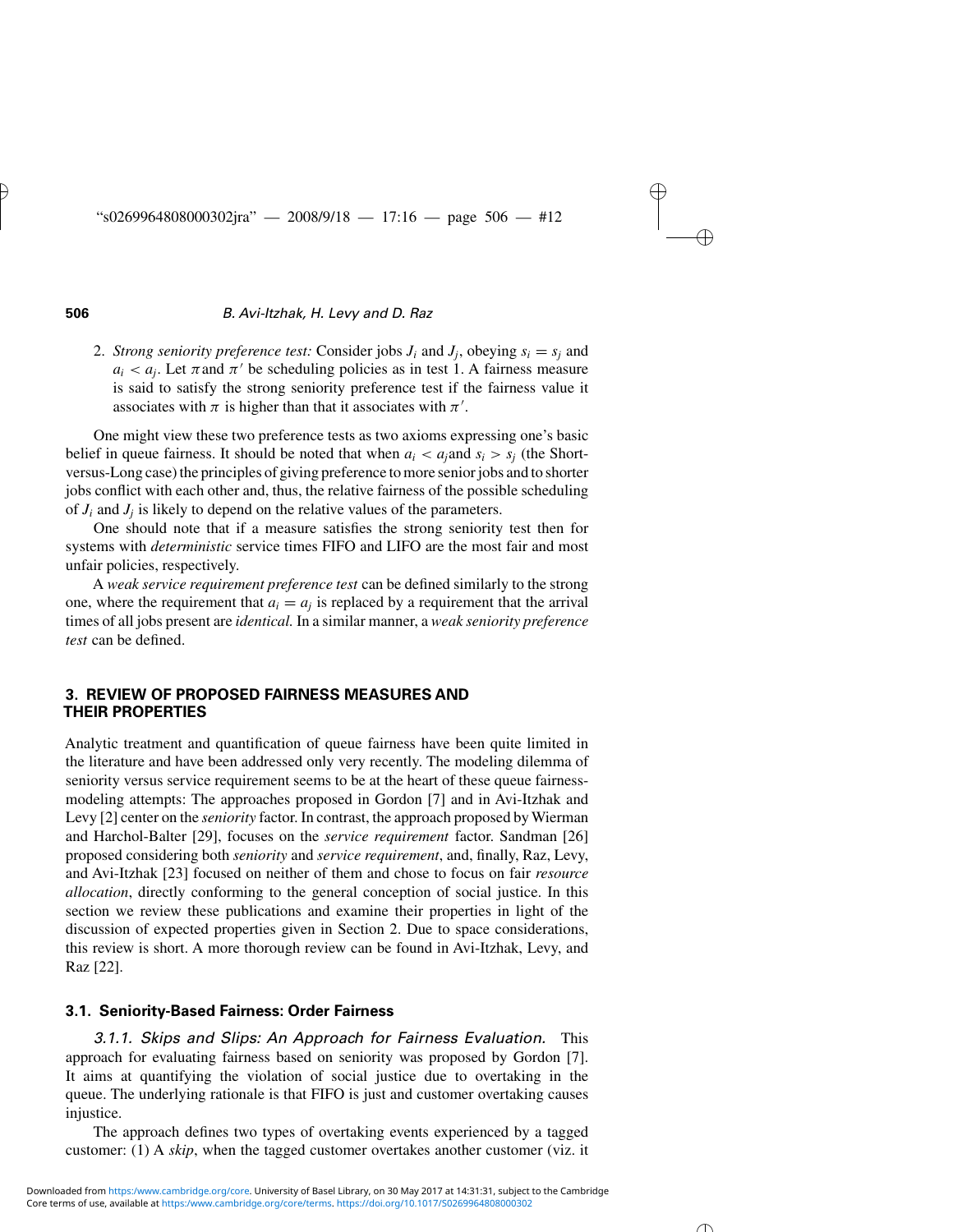completes service before a customer that arrived ahead of it), and (2) a *slip*, when the tagged customer is overtaken by another customer. Gordon [7] suggested that counting the number of skips and slips can provide an indication of the amount of injustice and analyzes these counts; nonetheless, it does not deal with how to use these as the basis for a fairness measure.

Several systems are studied, including the following: two *M/M/*1 systems in parallel, two  $M/M/1$  systems in parallel, where the tagged customer (and only that customer) uses the "join the shortest queue" strategy, the multiserver system  $M/M/m$ , and the infinite-server system  $M/G/\infty$ . For these systems the probability laws of the number of skips and the number of slips experienced by an arbitrary customer (denoted  $N<sub>SKIPS</sub>$  and  $N<sub>SLIPS</sub>$ , respectively) are derived. Interesting results are (1) For every system  $E(N_{\text{SLIPS}}) = E(N_{\text{SLIPS}})$ , (2) for most systems, the distributions of the two variables differ from each other, (3) only one system is found by the author where the distributions equal each other, the  $M/G/\infty$ system where the service time distribution is symmetric around its mean, and (4) using the "join the shortest queue" strategy by the tagged customer, when no one else uses it, reduces the number of slips and increases the number of skips he*/*she experiences.

Reviewing this measure with respect to the properties discussed in Section 2 yields the following:

- 1. **Conformity:** The underlying principle is pragmatic; namely seniority merits priority. Nonetheless, the approach is not fully sensitive to the extent of seniority differences between customers, as it assigns equal weight to all skips (and slips), regardless of the relative seniority of the involved customers: If customers  $C_i$  and  $C_{i+1}$  are interchanged, one skip and one slip will be counted regardless of whether  $C_{i+1}$  arrives 1 s or 1 h behind. Also, it does not consider service requirements at all; thus, it might apply mainly in systems where seniority is the most important factor, e.g., identical deterministic service times (and possibly exhaustible-servers systems). In the case of nonequal service times, the conformity of this principle to the conception of social justice at large might be questioned.
- 2. **Granularity:** Accounting for the number of skips and slips can be done at all three granularity levels; individual, scenario, and system. How fairness at the system level can be measured remains open in the work of Gordon [7]. In light of the fact that  $E(N_{SKIPS} - N_{SKIPS}) = 0$ , a possible approach that comes to mind is to take either  $E(N_{SKIPS})$  or  $Var(N_{SKIPS} - N_{SKIPS})$  as system fairness metrics. How such measures behave and how they relate to the measure developed in Section 3.1.2 is an open question.
- 3. **Intuitive appeal and rationality:** The approach is strongly intuitively appealing, as long as only seniority matters. Because no system measure was proposed or studied, the question of whether it satisfies the basic tests is not meaningful.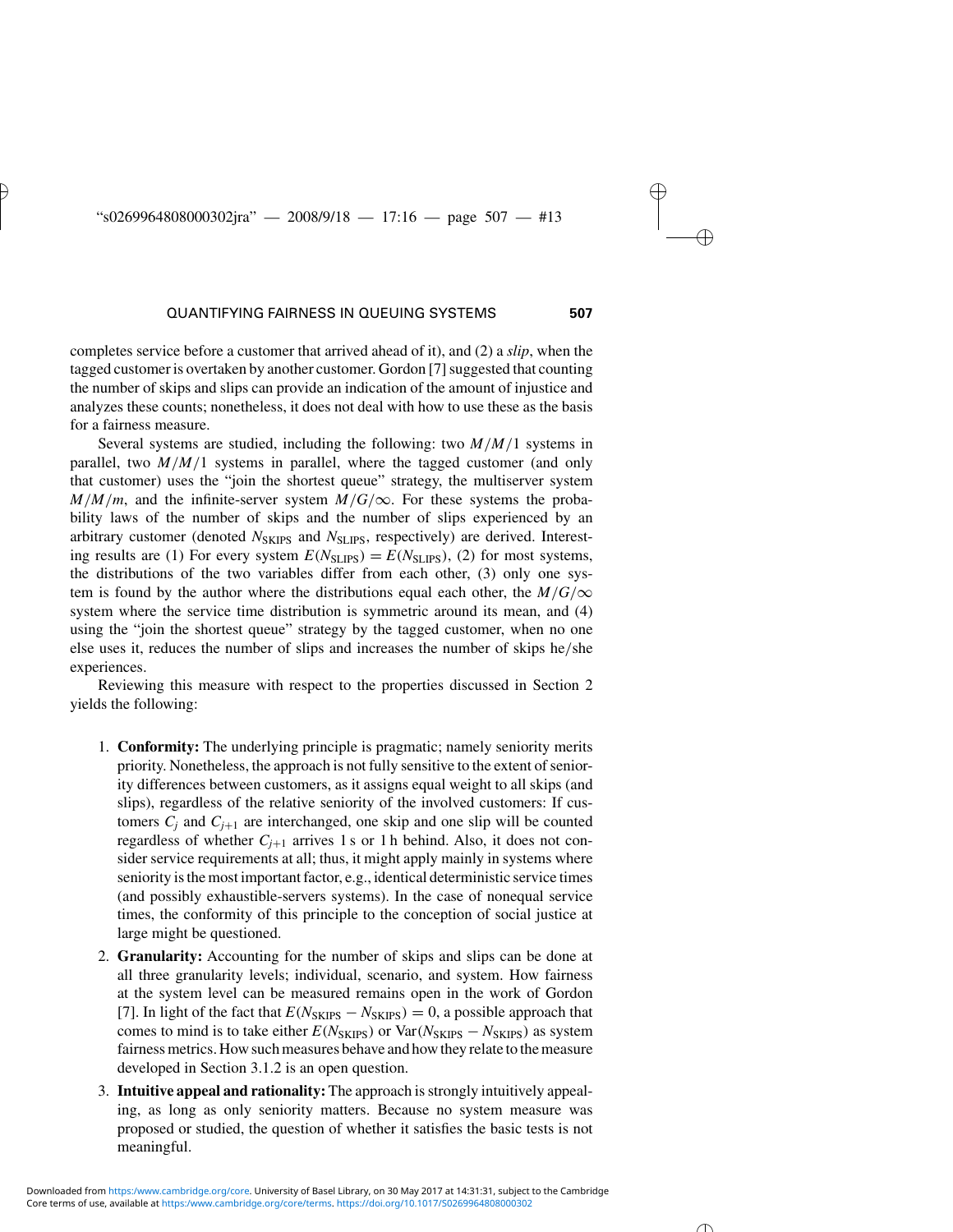*3.1.2. A Seniority-Based Fairness Measure.* An order fairness measure, based on seniority, was studied in Avi-Itzhak and Levy [1]. The basic underlying model used in that study assumes that all service times are identical. In that context, the major factor of interest is that of job seniority. The study deals with a specific sample path of the system and examines a realization  $\pi$  of the service order (i.e., a feasible sequence of job indexes reflecting the order of service) and with a fairness measure  $F(\pi)$  defined on the service order. The article assumes several elementary axioms on the properties of  $F(\pi)$ . The major axiom is the following:

*Monotonicity of F( ) under neighbor jobs interchange***:** If two neighboring jobs are interchanged to modify  $\pi$  and yield a new service order  $\pi'$  then  $F()$  increases if the interchange advances the more senior job ahead of the less senior job and decreases if the interchange advances the less senior job ahead of the more senior job. The increase in  $F()$  is monotone in the seniority difference and is zero if the jobs are equally senior.

The additional axioms deal with *Reversibility of the interchange*, *Independence on position and time,* and *Fairness change is unaffected by jobs not interchanged.* The results derived show that for a specific sample path, the quantity  $c\sum_{i} a_{i}\Delta_{i} + \alpha$ , where  $\Delta_i$  is the *order displacement* of customer  $C_i$  (number of positions  $\overline{C_i}$  is pushed ahead or backward on the schedule, compared to FIFO) and where  $c > 0$  and  $\alpha$  are arbitrary constants, satisfies the basic axioms. This quantity is the unique form satisfying the axioms applied to any feasible interchange (not necessarily of neighbors). Under steady state, this quantity is equivalent to the *variance* of the *waiting time* (with a negative sign), up to a constant multiplier. The *waiting time variance* can thus serve as a surrogate for the *system's unfairness measure*.

Reviewing this measure with respect to the properties discussed in Section 2 yields the following:

- 1. **Conformity:** The underlying principle is pragmatic (viz., seniority merits priority). In the case of equal service times, for which it is proposed, it can be considered to conform to the basic conception of social justice. One possible way of extending this concept to the nonconstant service times situation is to require that the waiting disutility be divided in proportion to the slice of the resource received by each customer.
- 2. **Granularity:**The measure is defined, and is applicable, at all three granularity levels; the individual customer level, the scenario level, and the system level.
- 3. **Intuitive appeal and rationality:** The measure is intuitively appealing when all service times are the same since the Short-versus-Long conflict does not exist. Under this measure, FIFO is the least unfair and LIFO is the most unfair. The measure satisfies the strong *seniority preference test.* The strong *service requirement test* is not applicable. If used for nonequal service times, it still satisfies the strong *seniority preference test* but does not satisfy the *service requirement preference test.* An extension of this measure's approach to nonequal service times is discussed by the authors.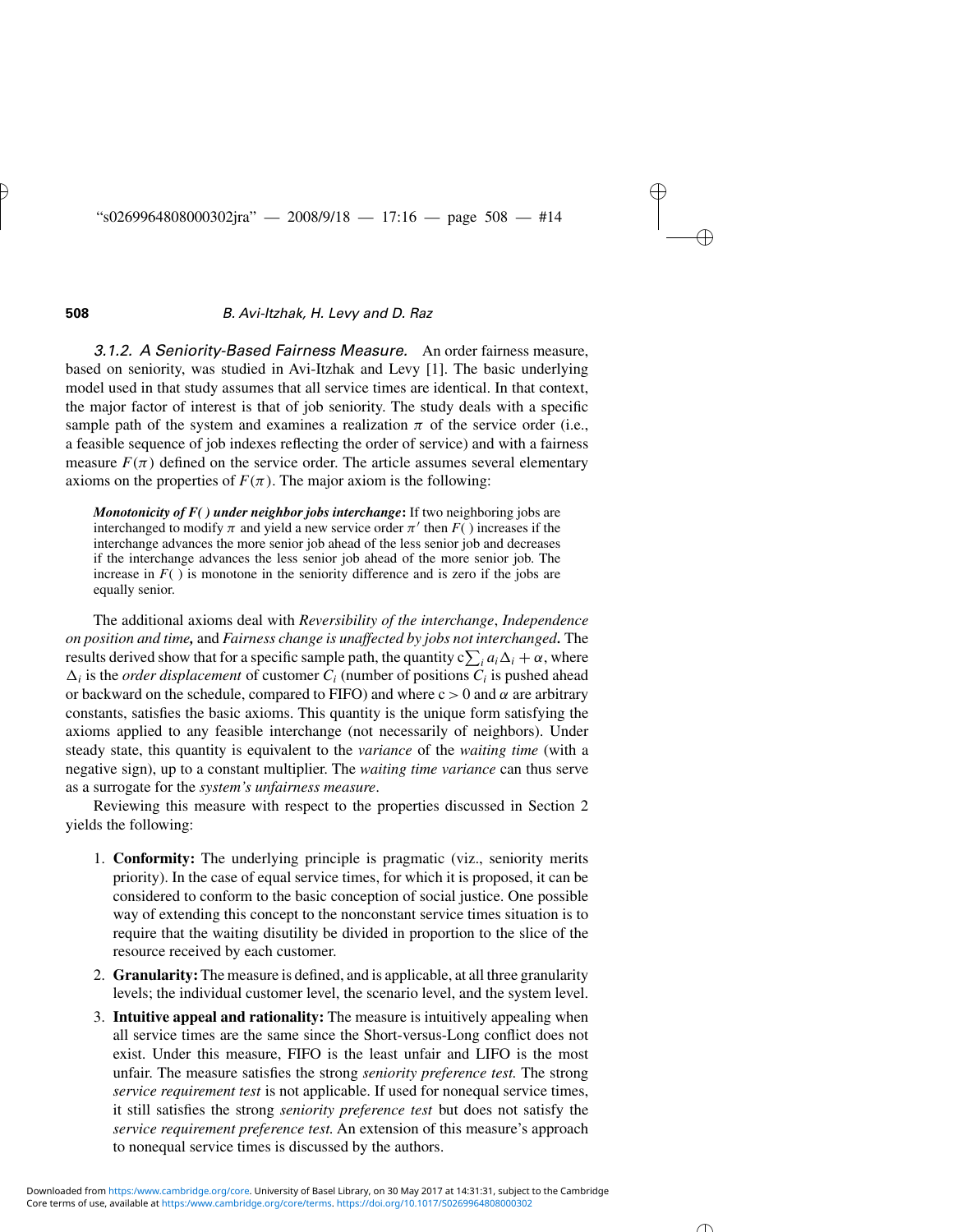#### **3.2. An Expected-Slowdown, Service-Requirement-Based, Fairness Criterion**

Slowdown is defined in computer-related queuing publications as the conditional response time divided by the conditioning service length:  $S(x) \stackrel{\text{def}}{=} T(x)/x$ , where  $T(x)$  is the response time experienced by a customer whose required service time is of size *x*. Wierman and Harchol-Balter [29] proposed an expected slowdown criterion for classifying  $M/G/1$  disciplines into three classes (based on earlier work on slowdown presented in Bender, Chakrabarti, and Muthukrishnan [4], Bansal and Harchol-Balter [3], and Harchol-Balter, Sigman, and Wierman (2002)). The reason for looking at the slowdown metric is that it makes intuitive sense that the mean response time experienced by a user should be proportional to the service requirement of the job submitted by the user. The PS policy was observed by Kleinrock [10] as being "fair" since, under  $M/G/1-PS$ , all jobs experience the same mean slowdown:  $E(S(x)) = 1/(1 - \rho)$ , where  $\rho < 1$  is the system's load. It turns out, as proven in Wierman and Harchol-Balter [29], that the criterion of  $1/(1 - \rho)$  is "tight" in the sense that no scheduling policy can achieve a same constant slowdown value lower than  $1/(1 - \rho)$ . The aim of this approach is to use the PS policy as the standard of fairness and to ask which other scheduling policies achieve this standard as follows:

- A scheduling policy is said to be fair for a given load and service distribution if  $E(S(x)) \leq 1/(1 - \rho)$  for all values of *x*.
- A service policy is *always fair* if it is fair under all loads and all service distributions. A service policy is *always unfair* if it is not fair under all loads and all service distributions. Other policies are *sometimes unfair,* meaning fair under some loads and distributions and unfair under others.

Their work analyzed a wide set of scheduling disciplines under the *M/G/*1 setup and classified them into these three classes.

Although this is a criterion, in contrast to a measure that assigns a numerical value to each  $M/G/1$  discipline, we include it here because it raises interest in the computer science queuing-related community and it resembles the pragmatic principle of waiting and service proportionality, mentioned in Section 1.2.

Reviewing this criterion with respect to the properties discussed in Section 2 yields the following:

1. **Conformity:** The criterion is based on a pragmatic conceptual principle that fairness is violated whenever the conditional mean response time exceeds the one obtained in PS. This leads to a *fairness-of-the-mean* criterion, which focuses directly on job size and indirectly, to a lesser extent, on seniority. We note that the criterion does not strive for proximity (or equality) of the expected slowdowns for all values of  $x$ —only that they all be bounded by  $E(S(x)) \leq \frac{1}{1 - \rho}$ .

An additional rationale for the use of the expected slowdown as a fairness criterion was offered to us in personal communications. In systems where the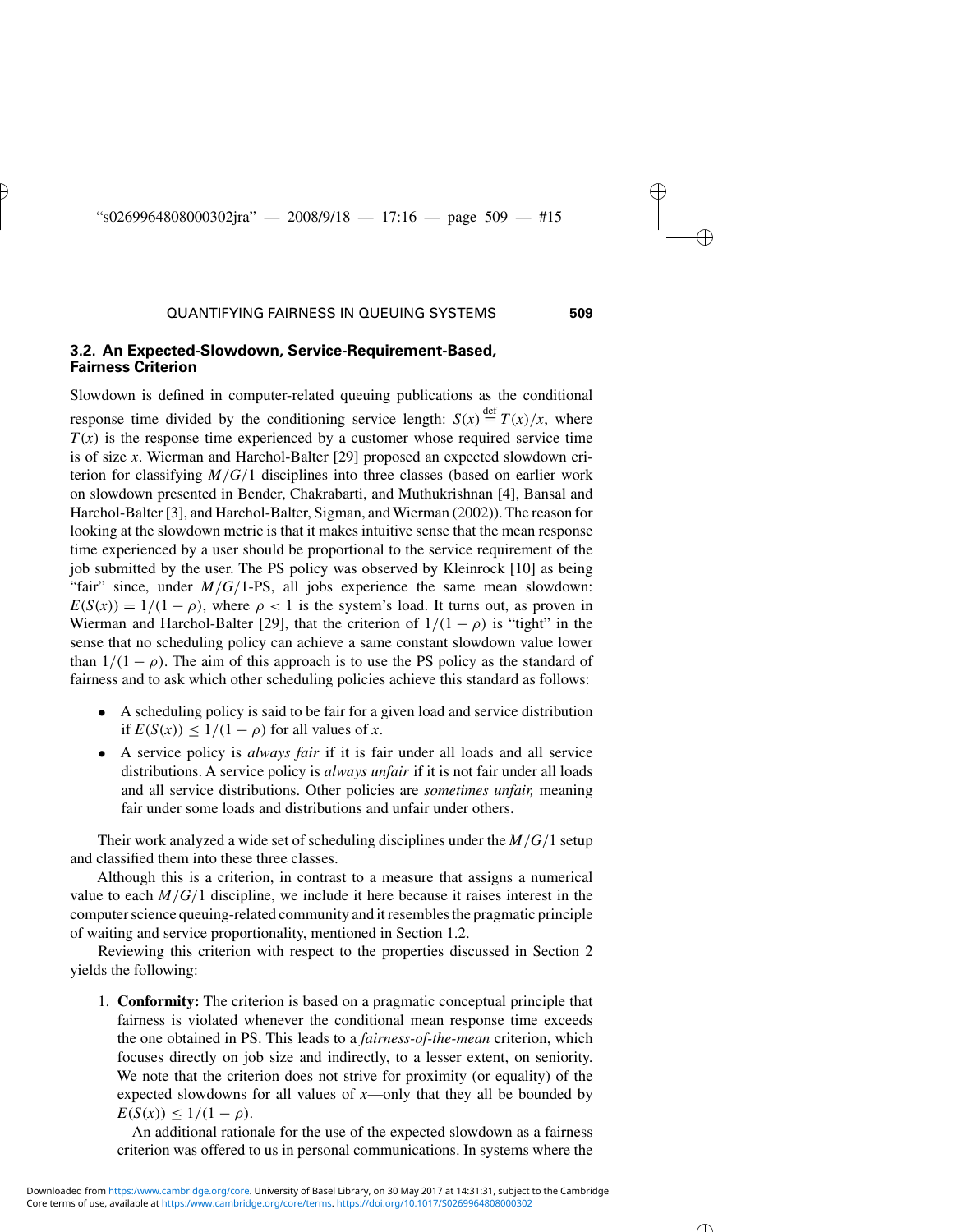customer does not see other customers (such as in many computer systems), the customer can view his response time only relative to his service requirement, not relative to other customers concurrently served with him in the system. Note, however, that to adopt this rationale the customer must, somehow, be able to relate to his *expected* response time and must not care about how the blind queue internally schedules jobs.

- 2. **Granularity:** The criterion is based on expected values. As such, it yields to *system fairness* analysis for a relatively wide class of disciplines for the *M/G/*1 system. It is limited to steady-state systems and is not applicable to classifying unfairness to individuals or unfairness of a scenario. Also, as a criterion and not a measure, it does not rank the relative fairness rankings of individual disciplines, in case they belong to the same class. For example, consider the class of "always fair" policies, for which Wierman and Harchol-Balter [29] raised the open question of whether it contains more policies in addition to PS and LIFO-PR. As discussed in Avi-Itzhak et al. [2], this class is indefinitely large (containing the class of symmetric queues) and one possible way of distinguishing fairness among its policies is by considering the variance of the conditional waiting time,  $Var(W(x))$ , for each policy; further, the value of this variance can vary drastically (up to relative difference of infinity) across the various "always fair" policies.
- 3. **Intuitive appeal and rationality:** The criterion classifies as *always unfair* all conservative policies that are (1) nonpreemptive non-size-based (e.g., FIFO, LIFO, and ROS), (2) preemptive size-based (e.g., preemptive shortest service first), or (3) age-based (age of a job is defined as service already received). It classifies as*sometimes unfair* all conservative policies that are (1) nonpreemptive size based (e.g., shortest service first), and (2) preemptive shortest remaining processing (all other remaining processing based are either *always unfair* or*sometimes unfair*).As stated earlier, it classifies as *always fair* all symmetric queues (including LIFO-PR and PS). The tests of fairness defined in Section 2.3 do not apply, since the criterion does not have the necessary granularity.

If one focuses primarily on service times, the results are intuitively appealing for example, that nonpreemptive policies are always unfair (due to large jobs blocking short jobs) and LIFO-PR and PS are always fair. The criterion is likely to have intuitive appeal mainly in situations where seniority is unobservable and customers are frequent repeaters, perhaps in some computer systems where users do not see the other jobs. In many daily life queuing applications where seniority is observable, the results of the criterion (LIFO-PR is *always fair*, whereas FIFO is *always unfair*, even for *M/D/*1) are likely not to appeal to common humans.

#### **3.3. A Service Requirement and Seniority-Based Fairness**

A fairness approach based on accounting both for service requirement and seniority (as a combination) is offered in Sandmann [26]. The approach aims at counting events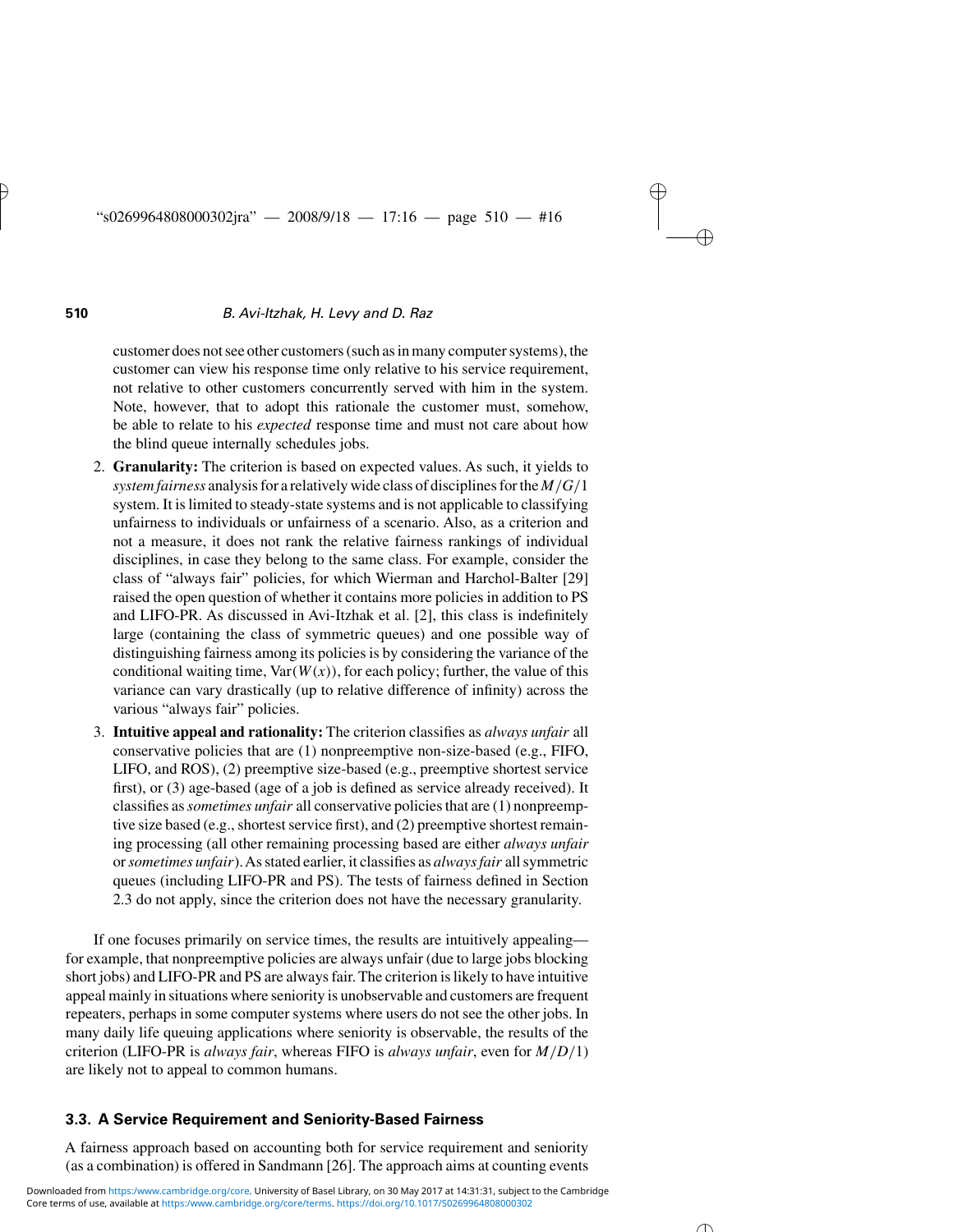of fairness violation, adding "size" violation events to the "order" violation events of Gordon [7]. Specifically, a tagged customer *C* can be subject to two types of "discriminating" events: (1) an *overtaking event*, in which *C* is overtaken by another customer (identical to the slip event of Section 3.1.1) and (2) a *large job event*, occurring if upon the arrival of  $C$  to the system, it finds there  $C'$  whose residual service is greater than or equal to the service requirement of  $C$  and (later)  $C'$  departs from the system ahead of or concurrently with *C*. Let  $N_i^{\text{over}}$  and  $N_i^{\text{large}}$  be the numbers of these events, experienced by customer  $C_i$ ,  $i = 1, 2, \ldots$ , respectively. The discrimination frequency<sup>2</sup> of  $C_i$ is defined to be  $DF_i = N_i^{\text{over}} + N_i^{\text{large}}$ , and the discrimination frequency of a sample path  $\pi$  is defined as  $DF(\pi) = \sum_i DF_i$ . Let  $N^{\text{over}}$  and  $N^{\text{large}}$  be the number of discrimination events experienced by an arbitrary customer when the system is in steady state. The system unfairness under steady state is defined as  $E(N^{\text{over}} + N^{\text{large}})$ .

Sandmann [26] showed that this value satisfies both strong preference tests. The question of how to derive the expected discrimination of an arbitrary customer is not addressed. To yield this measure, note that  $E(N^{\text{over}})$  can be taken from the analysis in Section 3.1.1; the analysis of  $E(N^{\text{large}})$  remains as an open issue for research.

Reviewing this measure with respect to the properties discussed in Section 2 yields the following:

- 1. **Conformity:** The underlying principle is pragmatic; namely seniority and smaller residual service time merit priority. The "overtaking" events are, nonetheless, not fully sensitive to seniority differences (see the remark regarding skip events in Section 3.1.1, Conformity) and the "large" events are not fully sensitive to differences in the remaining service requirement. Also, how to weight overtaking events versus large events is an open question (Sandmann [26] uses a relative weight of 1).
- 2. **Granularity:** The measure applies at all levels of granularity. These are given by  $DF_i$  for the individual customer,  $DF(\pi)$  for a sample path, and the expected value of the DF measure taken for an arbitrary customer in equilibrium.
- 3. **Intuitive appeal and rationality:** The measure satisfies *both* the strong *seniority preference test* and the strong *service requirement preference test*. It is worth noting that this is the only measure, of the measures reviewed here, that satisfies both strong tests.

#### **3.4. A Resource Allocation-Based Fairness**

A resource allocation queuing fairness measure (RAQFM) was introduced in Raz et al. [23]. The measure is directly based on the general conception of justice requiring equal distribution of resources among all equally needy members. The measure accounts, indirectly, for both seniority and service requirements, thus offering a solution to the Short-versus-Long conflict, based on a basic principle of social justice. The method applies to multiple servers (Raz et al. [22]), but for the sake of presentation, we will focus mostly on the single-server system.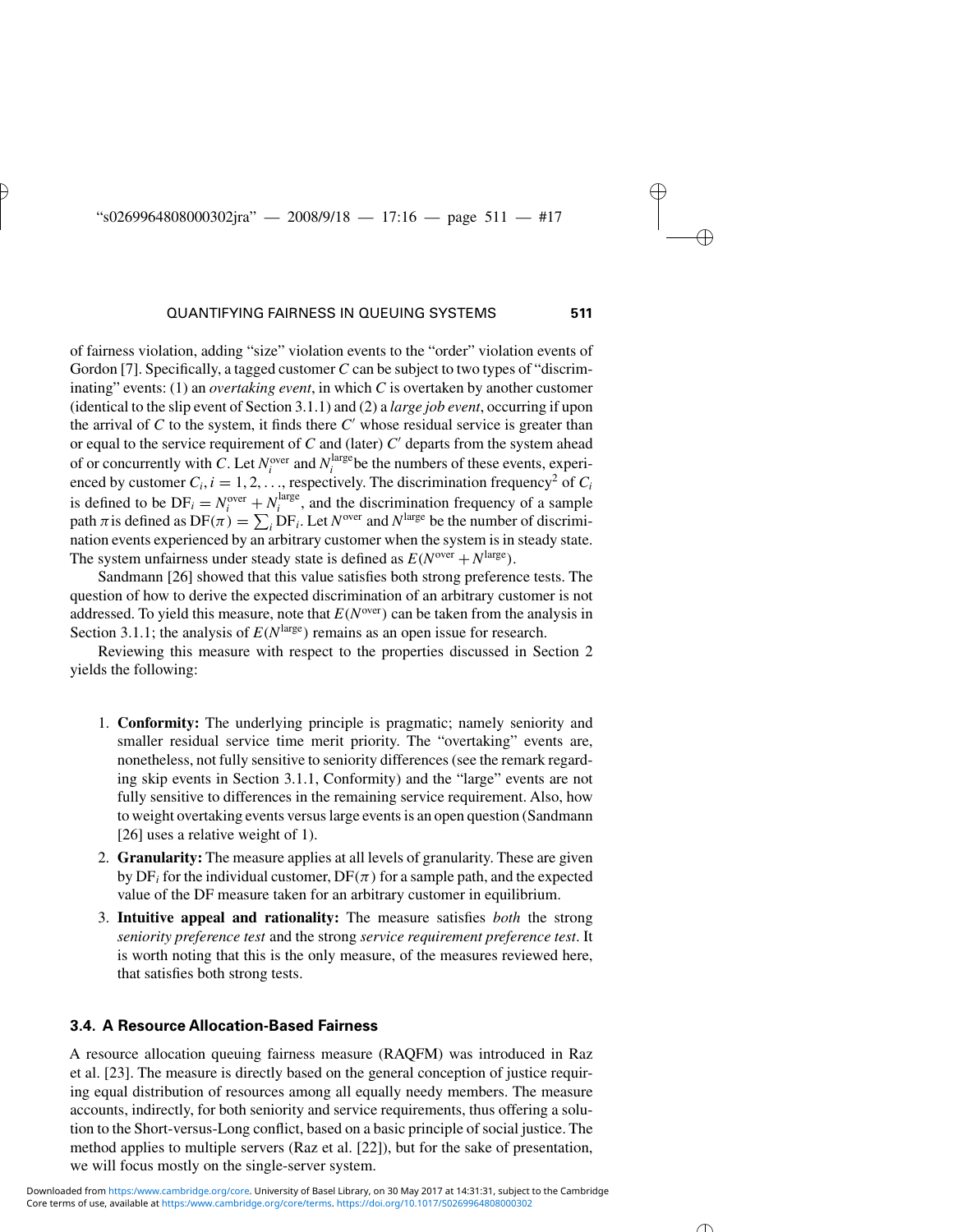The basic underlying principle is that at any moment in time all customers present are entitled to equal shares of the resource; namely at every epoch *t* at which there are  $N(t)$  jobs (customers) present in the system, each is entitled to  $1/N(t)$  of the server's serving rate. This is called the temporal *warranted service rate* to be given to each customer at that epoch. The overall warranted service of  $C_i$  (customer *i*) is given by integrating this value over the duration that  $C_i$  stays in the system. Subtracting this warranted service from the granted service (which is its service time *si)* yields the *discrimination* of *C<sub>i</sub>*, denoted  $D_i = s_i - \int_{a_i}^{d_i} (1/N(t)) dt$ , where  $d_i$  is the departure epoch of *Ci*. Note that the discrimination might be positive or negative. Taking summary statistics over all discriminations experienced by the customers in a scenario yields an unfairness measure for the scenario. Taking expectations over all scenarios yields the system unfairness. One of the basic properties of the discrimination function is that it is a zero-sum function (viz. the total discrimination in the system, at every epoch, is zero). Thus, the expected value of discrimination is meaningless, and the proper summary statistics is the second moment<sup>3</sup> (or variance) or expected absolute value of discrimination. Note that the definition of this measure results in PS being the least unfair policy in the  $G/G/1$  case.

The measure yields to exact analysis (via numerical procedures) for the family of multiple-server Markovian (including *M/*phase-type*/m* type and, in particular, *M/*Coxian*/m* type) queues. It is an open subject for research whether (and how) it yields to mathematical analysis for *M/G/*1-type systems and to systems with arbitrary service times, at large. It does yield, for example, to exact mathematical analysis of the *M/G/*1 LIFO-preemptive queue (Brosh, Levy, and Avi-Itzhak [5]).

Reviewing this measure with respect to the properties discussed in Section 2 yields the following:

- 1. **Conformity:** The underlying principle of the measure conforms directly to the basic conception of social justice.
- 2. **Granularity:**The measure is defined, and is applicable, at all three granularity levels; the individual customer level, the scenario level, and the system level.
- 3. **Intuitive appeal and rationality:** This measure is not based on a pragmatic intuitive principle, but rather on a general conception of social justice.As such, it might not be intuitively appealing at a first glance. Therefore, an extensive examination of its properties under various systems and conditions, and their agreement with intuitive appeal, is required. Next, we review only some of these properties (a more thorough review can be found in Avi-Itzhak et al. [2]; see also the analysis in Raz, Levy, and Avi-Itzhak [23,24] and Brosh et al. [5]). Unless otherwise stated, the properties are phrased for single-server systems. The properties show very good agreement with intuition:
	- 1. The measure satisfies the *strong seniority preference test* for work conserving and nonpreemptive service policies (Raz et al. [24]). It also satisfies the *weak service requirement preference test* for such policies. Nonetheless, it does not satisfy the strong version of this test.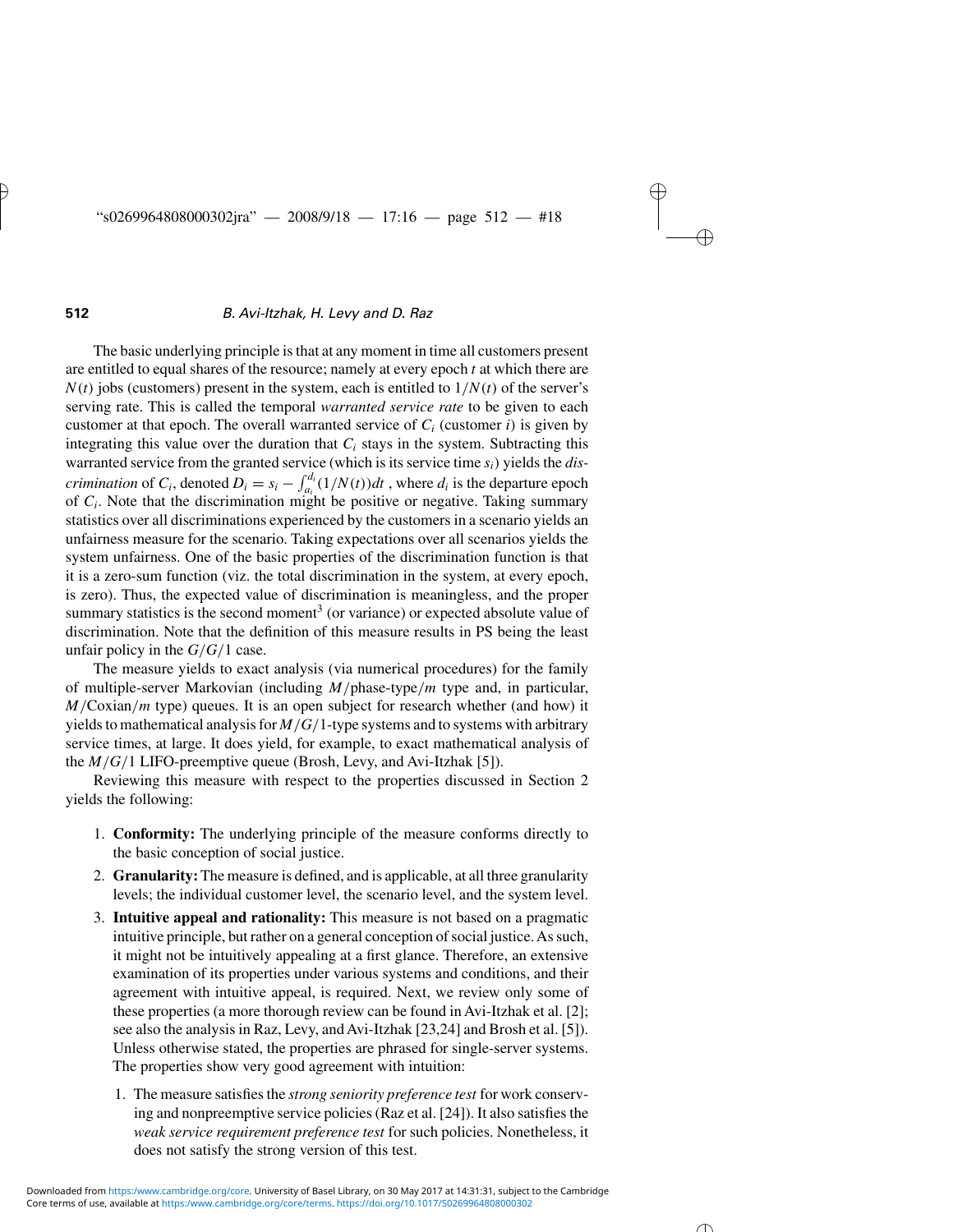

**FIGURE** 2. RAQFM: unfairness for high ( $\gamma_s = 20$ ) and low ( $\gamma_s = 1/20$ ) service time variability in an *M/G/*1 system.

- 2. An interesting question is which of the two "extreme policies," LIFO-PR and FIFO, is fairer. Although the seniority-based approaches and the service-requirement-based criterion have opposite views on this issue, the resource allocation approach bridges this gap: When service times are of small variability, the measure ranks FIFO as fairer than LIFO-PR, in agreement with the seniority-based measures; the intuition is that size differences are of small importance due to the small variability, and seniority is what matters. When service times are of high variability (and load is not too small), it ranks LIFO-PR as fairer than FIFO, in agreement with the size-based criterion; the intuition is that size now does matter due to the existence of large and small jobs. This is depicted in Figure 2, in which the square root of the unfairness measure is plotted versus the load.
- 3. For multiple-server systems, the measure evaluates (in the case of exponential or deterministic service times) the common (single) FIFO queue more fair than the equivalent multiqueue. These are in agreement with the experimental findings of Rafaeli et al. [20] and those mentioned by Larson [11].

#### **4. DISCUSSION: MEASURE APPLICABILITY AND FUTURE RESEARCH**

Attempting to measure fairness in queues calls for fresh new approaches, deviating from the traditional ones of queuing theory, focusing—almost exclusively—on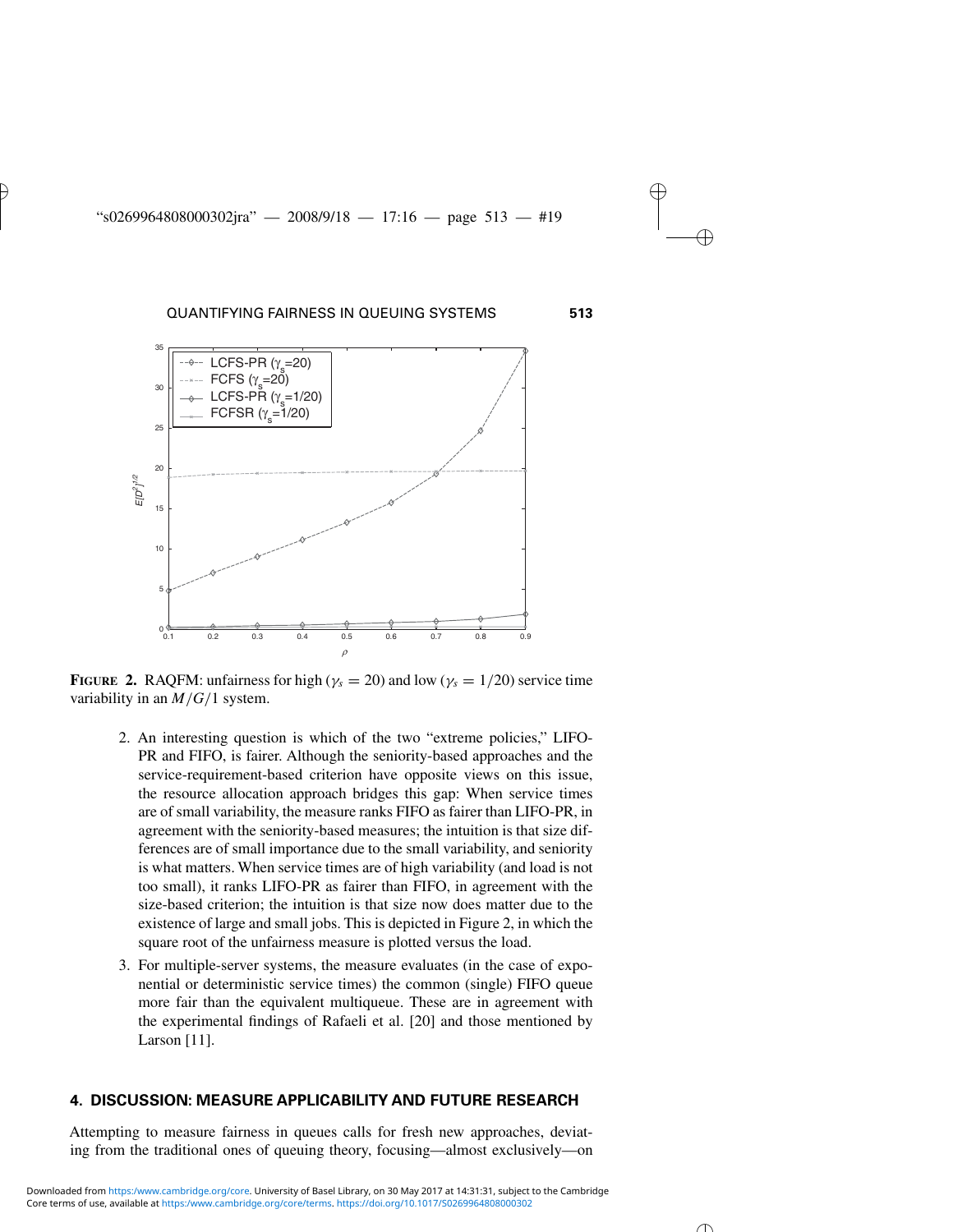efficiency. This area is young, but gradually gaining recognition, and the importance of managing fairness *and* efficiency (as well as the balance between them) becomes more evident. As such, it is a highly challenging, but also promising, area for researchers and practitioners alike. In this article we exposed the existing, mostly very recent, research works on quantifying fairness of queues. In what follows, we indicate several possible directions of future research. We recognize our inherent bias due to personal research involvement in this area and hope that fresh minds will generate new ideas and approaches, far beyond ours.

When trying to compare the measures and approaches suggested thus far, the question of the degree of universal applicability comes to the surface—that is, How wide is the range of systems each measure applies to, either in its original form or via a generalization. Wide applicability is one of the most important requirements of a measure, since if not applicable to many systems, it might not be useful as a scale of reference. The seniority-based fairness measure presented in Section 3.1.2 applies only to the case in which service times are equal or to the case in which the servers are exhaustible and the major performance factor is getting the service. The approach presented in Section 3.1.1 is similar because it focuses on seniority and does not account explicitly for service requirements. The service requirement (expected slowdown)-based criterion of Section 3.2 focuses on service requirement and disregards seniority and, thus, is applicable mainly to systems where seniority is unobservable or not important—most likely computer systems (if disregarding seniority becomes acceptable). In both cases, the degree of universality is quite limited. The service requirement and seniority combination (SSCF) measure (Section 3.3), which accounts for both seniority and service requirements, and the RAQFM (Section 3.4), which reacts to both of these factors, are more universally applicable.

An important question is to what models can the measures be generalized and how. For example, consider a system, proposed by one of the referees, with two servers of different processing rates,  $\mu_1$  and  $\mu_2$ , to be called System A; compare it to System B, with two servers and where the service rate of each server is  $\mu = (\mu_1 + \mu_2)/2$ . How will the different measures treat these systems? Which of these systems is fairer according to those measures that are applicable? (See Avi-Itzhak et al. [2] for an extended discussion of this problem.)

Extending fairness analysis to more general queuing systems is valuable because practical queuing applications where fair operation is important are often more complex than the single-server system. Evaluating the fairness of such applications or situations might be quite challenging. In fact, queuing operational issues that are relatively simple from performance perspectives (e.g., mean delay) might be more complex (both conceptually and analytically) from fairness perspectives. An example of such a challenging question is how fair are systems where the server might go idle (e.g., consider the supermarket cashier going on a coffee break while you are waiting in the queue)? Other challenging queue settings include (1) multiserver, multiqueue systems (for which initial work was done using the RAQFM measure), (2) queues with reneging and balking, and (3) general queuing networks (e.g., queues in tandem).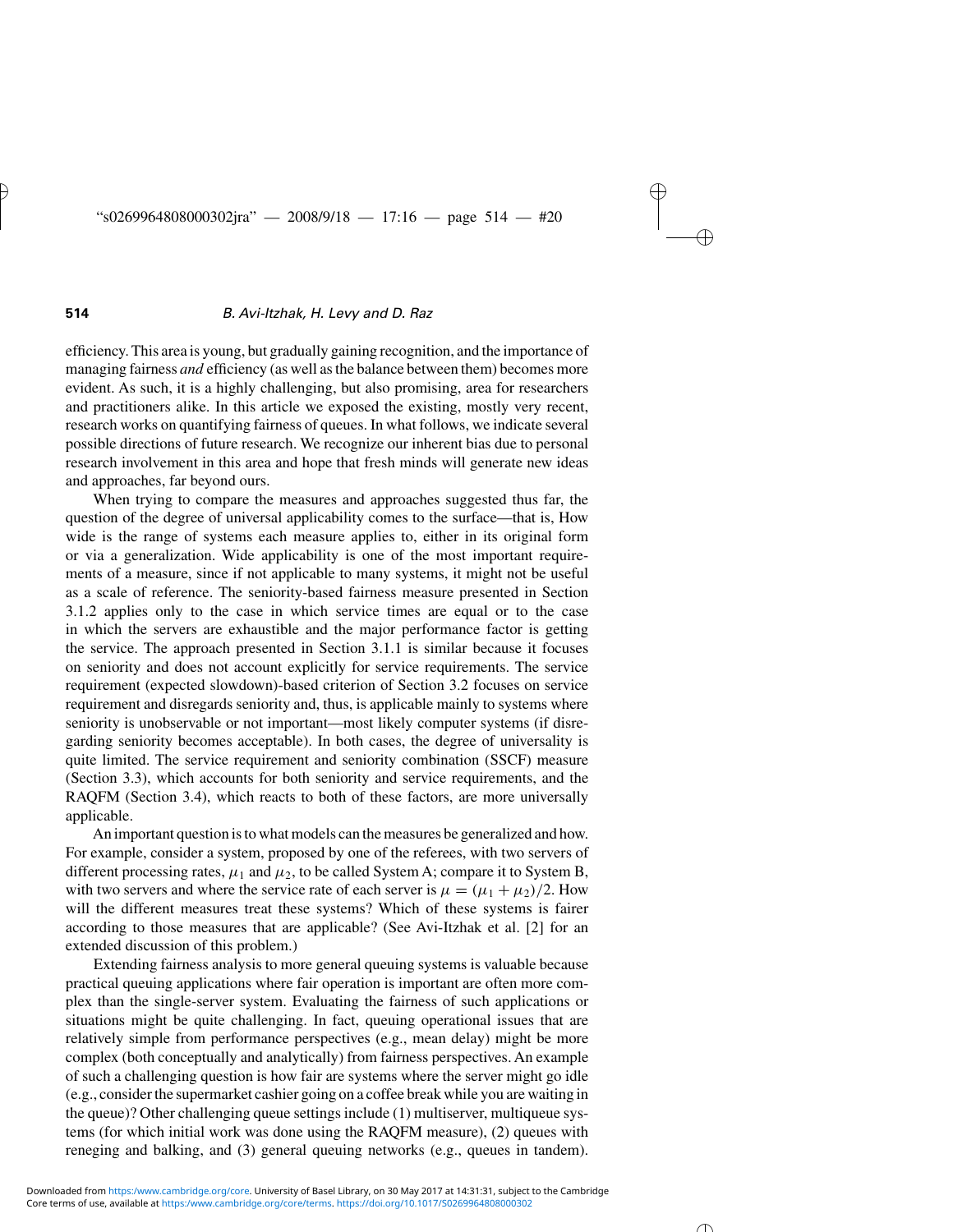To provide a practical example of the latter issue, consider airport systems, in which travelers first wait in a luggage security line, then in a (multi-queue) check-in line, and then in another security line. In studying a fairness measure for such settings, it is important that it will be mathematically tractable (to a reasonable extent) to afford exact analysis of the measure or that it will at least be computationally feasible. It is also important to examine whether the results produced fit the basic intuition.

Another worthwhile direction is developing a measure of fairness based on the proportionality principle, namely the *waiting time of a job should be in proportion to the servers'time provided to it*. It is intuitively appealing to require that customers who get more will also wait more. This idea was addressed in Section 1.2.2 and discussed with regard to proportionality of the mean waiting time (the slowdown criterion) in Section 3.2. We propose a general fairness measure based on individual discrimination of  $C_i$ , being defined as  $W_i - cx_i$ , where  $W_i$  and  $x_i$  are the waiting time and service requirement of  $C_i$ , respectively, and  $c$  is a constant that might vary from one system to another. This approach is presently under study by the authors.

One more interesting problem relating to the existing measures is how to determine the trade-off between the total weights of the two event types of the SSCF proposed measure (Section 3.3). This issue involves directly resolving the fundamental dilemma of Short versus Long. The RAQFM and the proportionality measure indicated earlier resolve this dilemma indirectly, by trying to adhere to an underlying basic fairness principle. No direct approach has been suggested so far.

The issue of how to account for different values of neediness remains open. Within this context, the waiting line for organ donations, in which fairness might be of utmost importance, might require a completely different approach than those described in this work. Similarly, the issues of how to account for economical factors and of how to combine queue pricing with fairness remain open. The issue of pricing/admission and scheduling received much attention in the queuing literature; a recent book (Hassin and Haviv [8]) is dedicated to this subject.

The question of how to account for both fairness and mean delay when analyzing the performance of a queuing system remains open as well. To this end, we note that these two measures can be in opposition to each other and lead to conflicting operational rules. To demonstrate this, recall our comment from Section 1.2 that the PS service discipline, which is the fairest by some of the measures, is non-Pareto with respect to waiting times, since in many situations all customers get slowed down and everyone loses. For example, in *M/D/*1-PS, everyone, except for the last customer of a busy period, stays longer in the system; thus, in a repeated situation, customers might prefer FCFS because, on average, their time in the system is lower (fairness in this situation is like communism: social justice means everyone is poor). A utility function that accounts for both the mean and the variance of the delay, like the Markowitz mean/variance utility function [13] in portfolio theory, might be useful here.

Finally, and perhaps above all, experimental studies and publication of actual case studies, especially collaborated work with social science researchers, will advance the area of queue fairness significantly.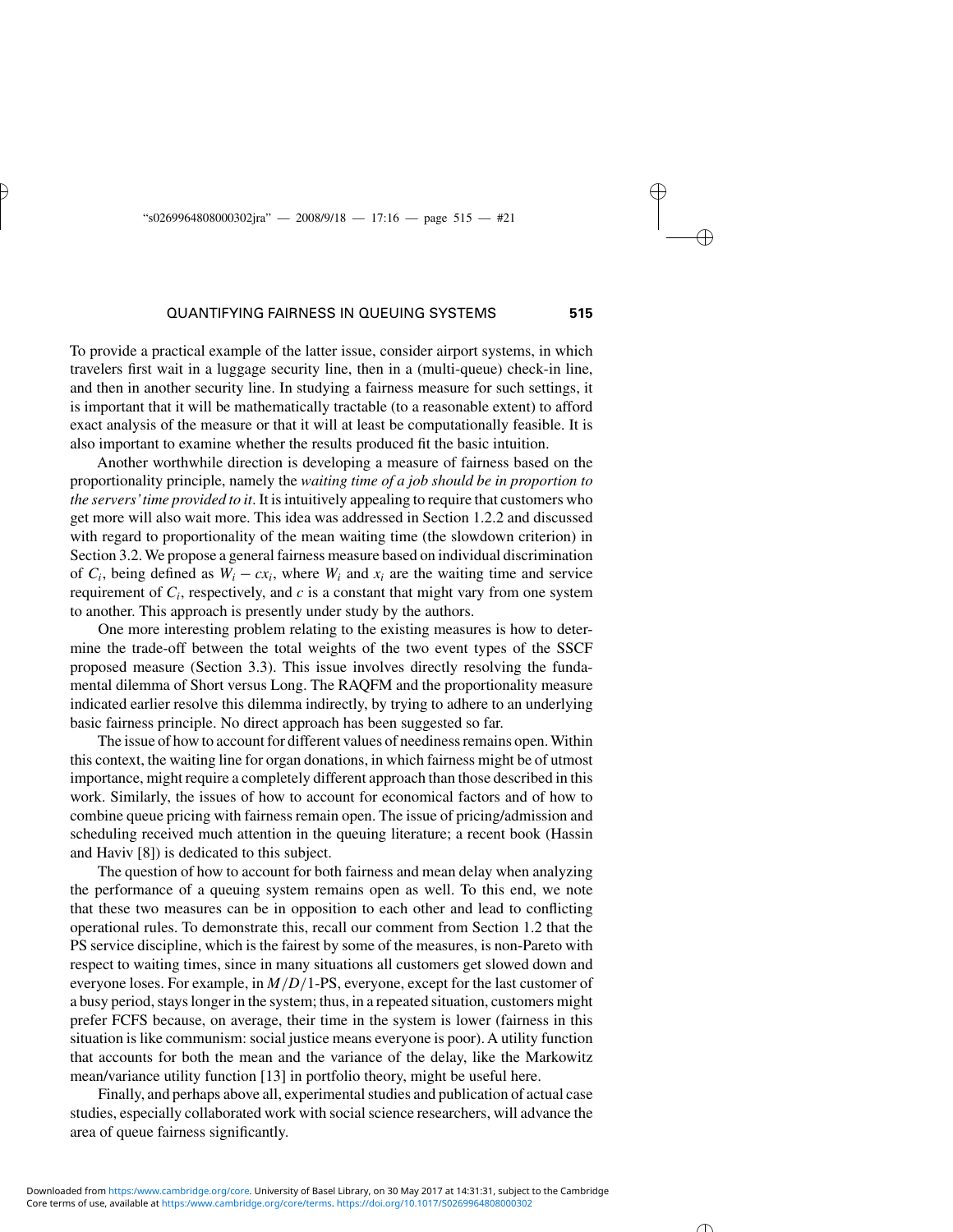#### *Acknowledgments*

We thank the anonymous reviewers and the editors of this article for their many insightful and valuable comments. This work was supported in part by the Israeli Ministry of Science and by EURO-NGI.

#### *Notes*

1. Nussbaum [15] described Rawls as "the most distinguished moral and political philosopher of our age."

2. The term "discrimination frequency" is used in Sandmann [26]. The term "discrimination count" might be more appropriate in this context.

3. In this case, the units of the measure are time squared (such as delay variance). One can take the square root of it to make the units equivalent to those of mean delay.

#### *References*

- 1. Avi-Itzhak, B. & Levy, H. (2004). On measuring fairness in queues. *Advances of Applied Probability* 36(3): 919–936.
- 2. Avi-Itzhak, B., Levy, H., & Raz, D. (2005). Quantifying fairness in queueing systems: Principles, approaches and Applicability, Technical report RRR-25-2005, RUTCOR, Rutgers University, New Brunswick, NJ. Available from http:*//*rutcor.rutgers.edu*/*pub*/*rrr*/*reports2005*/*25\_2005.pdf.
- 3. Bansal, N. & Harchol-Balter, M. (2001). Analysis of SRPT scheduling: Investigating unfairness. In *Proceedings of ACM Sigmetrics 2001 Conference on Measurement and Modeling of Computer Systems*, pp. 279–290.
- 4. Bender, M., Chakrabarti, S., & Muthukrishnan, S. (1998). Flow and stretch metrics for scheduling continuous job streams. In *Proceedings of the 9th Annual ACMSIAM Symposium on Discrete Algorithms*, pp. 270–279.
- 5. Brosh, E., Levy, H., & Avi-Itzhak, B. (2005). The effect of service time variability on queue Fairness. Technical Report RRR 24-2005, RUTCOR, Rutgers University, New Brunswick, NJ.
- 6. Chan, M.F. & Tien, J.M. (1981). An alternative approach to police response. Wilmington Management of Demand Program, National Institute of Justice, Washington DC.
- 7. Gordon, E.S. (1987). New problems in queues: Social injustice and server production management, Ph. D. dissertation, MIT, Boston, MA.
- 8. Hassin, R. & Haviv, M. (2002). *To queue or not to queue, equilibrium behavior in queueing systems*. Boston: Kluwer Academic Publishers.
- 9. Kingman, J.F.C. (1962). The effect of queue discipline on waiting time variance, *Proceedings of the Cambridge Philosophical Society*, 58: 163–164.
- 10. Kleinrock, L. (1976). *Queueing systems* Vol II: *Computer applications*. New York: Wiley, 1976.
- 11. Larson, R.C. (1987). Perspective on queues: Social justice and the psychology of queueing, *Operations Research* 35(6): 895–905.
- 12. Mann, I. (1969). Queue culture: The waiting line as a social system, *American Journal of Sociology* 75: 340–354.
- 13. Markowitz, H.M. (1991). *Portfolio selection*, 2nd ed. Boston: Blackwell.
- 14. McEwen, J.T., Connors, E.F., & Cohen, M.I. (1984). *Evaluation of the differential police response field test*. Alexandria, VA: Research Management Associates, Inc.
- 15. Nussbaum, M. (2001). The enduring significance of John Rawls, the Chronicle of Higher Education. *The Chronicle Review*, July 20, 2001.
- 16. Palm, C. (1953). Methods of judging the annoyance caused by congestion, *TELE* 4: 189–108.
- 17. Piccard, D. (2005). Outline of an extended book review, *Stanford Encyclopedia of Philosophy*.Available from http:*//*oak.cats.ohiou.edu*/*∼piccard*/*entropy*/*rawls.html (accessed January 2005).